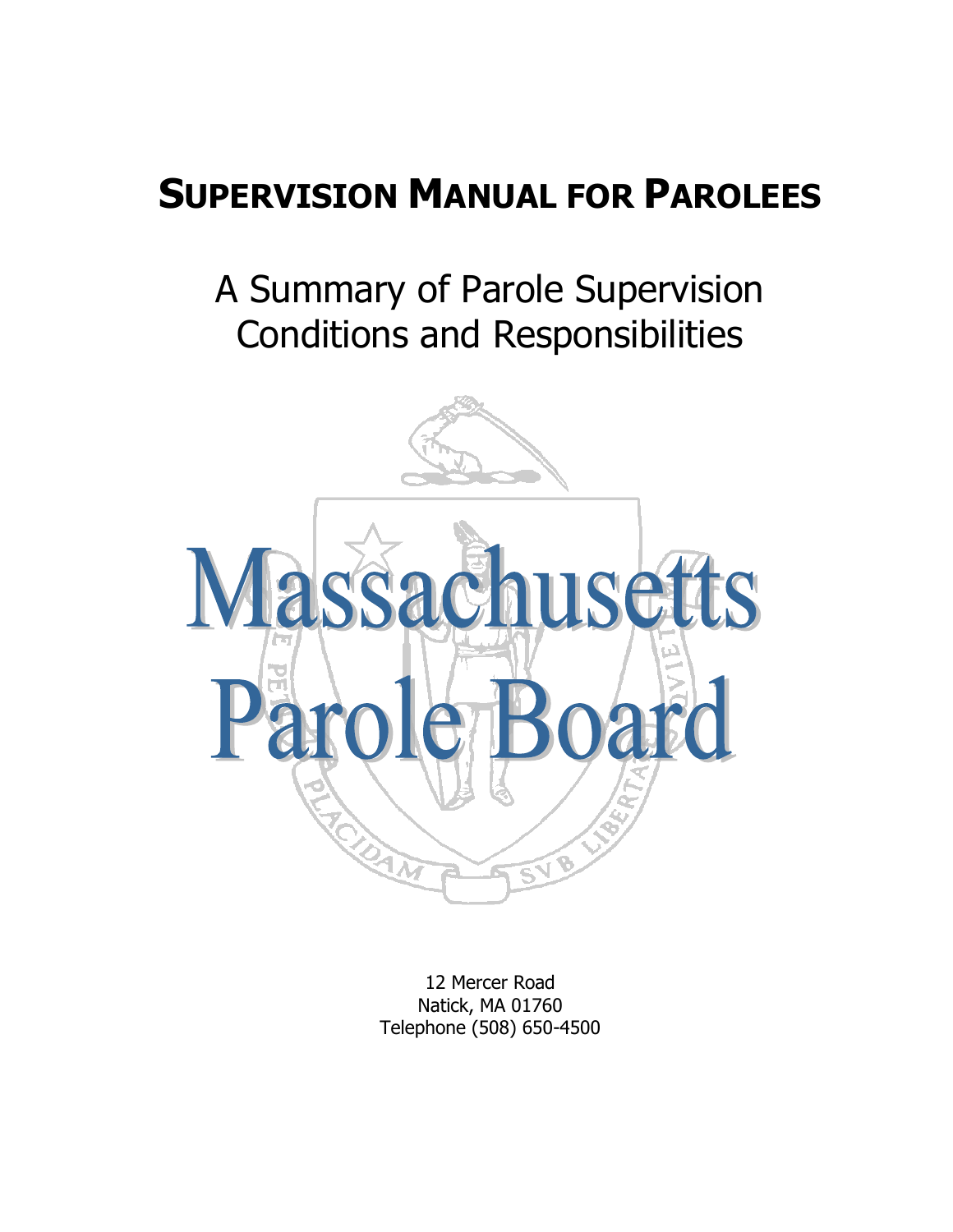# **INTRODUCTION**

The Parole Board has created this Manual to ensure that you have a full understanding of the conditions that the Board has imposed on you. This manual also explains some of the things the Board expects of you so that your reintegration into the community is successful. You are expected to read this Manual before parole release and sign an Acknowledgement Form, a copy of which is found on Page 31.

As a parolee, you are no longer within an institutional setting. However, you do not have the unlimited freedom of other citizens. Parole is a form of custody; therefore, you are still serving your sentence while under parole supervision. Parole is intended to impose strict conditions on you to help you become a contributing member of society and avoid further criminal behavior. Although you will have more freedom and responsibility than while incarcerated, you must use this freedom responsibly and wisely or you will lose it.

The Provisions of this Manual apply to all individuals paroled by the Massachusetts Parole Board and those supervised by the Massachusetts Parole Board.

- If you are a parolee from another state supervised by Massachusetts, you must obey the general conditions of parole as explained in this Manuel and any conditions set by your state.
- If you are Massachusetts parolee being supervised by another state, you must abide by the parole conditions set by the Massachusetts Parole Board as well as the rules of the state that is supervising you.

The Parole Board imposes conditions to help you live a responsible life after release from prison. The Parole Board uses these conditions as a guide for what you must do and what you must not do to have a successful parole. It also uses these conditions and your everyday behavior to determine whether you are living responsibly and whether you are violating the terms of your parole. If you violate a condition of your parole, the Board may find it necessary to return you to prison.

This Manual explains each general condition of parole. Your Transitional Parole Officer will review these materials with you before you become a parolee. Your Field Parole Officer will review your specific (special) conditions for parole and the general conditions again after you are released. You are expected to review this Manual on your own and know what each condition of parole requires.

Your Transitional Parole Officer will speak to you during orientation about any language barriers you may have in developing an understanding of this document. Following this orientation, if you have difficulty reading this Manual or have any questions concerning the general parole conditions or your own special conditions you should speak with your Transitional or Field Parole Officer as soon as possible.

If you have difficulty adhering to your parole conditions, tell your Parole Officer. If you are unsure about anything involving parole, ask your Parole Officer. He or she will help you meet the obligations of your parole conditions.

The Massachusetts Parole Board and your Parole Officer want you to have a successful parole. You can best help yourself be a success as a parolee if you are truthful with your Parole Officer, trust your Parole Officer, and do your best to follow his or her advice.

*Take care to completely understand your parole obligations and responsibility. Your continued freedom depends on this.*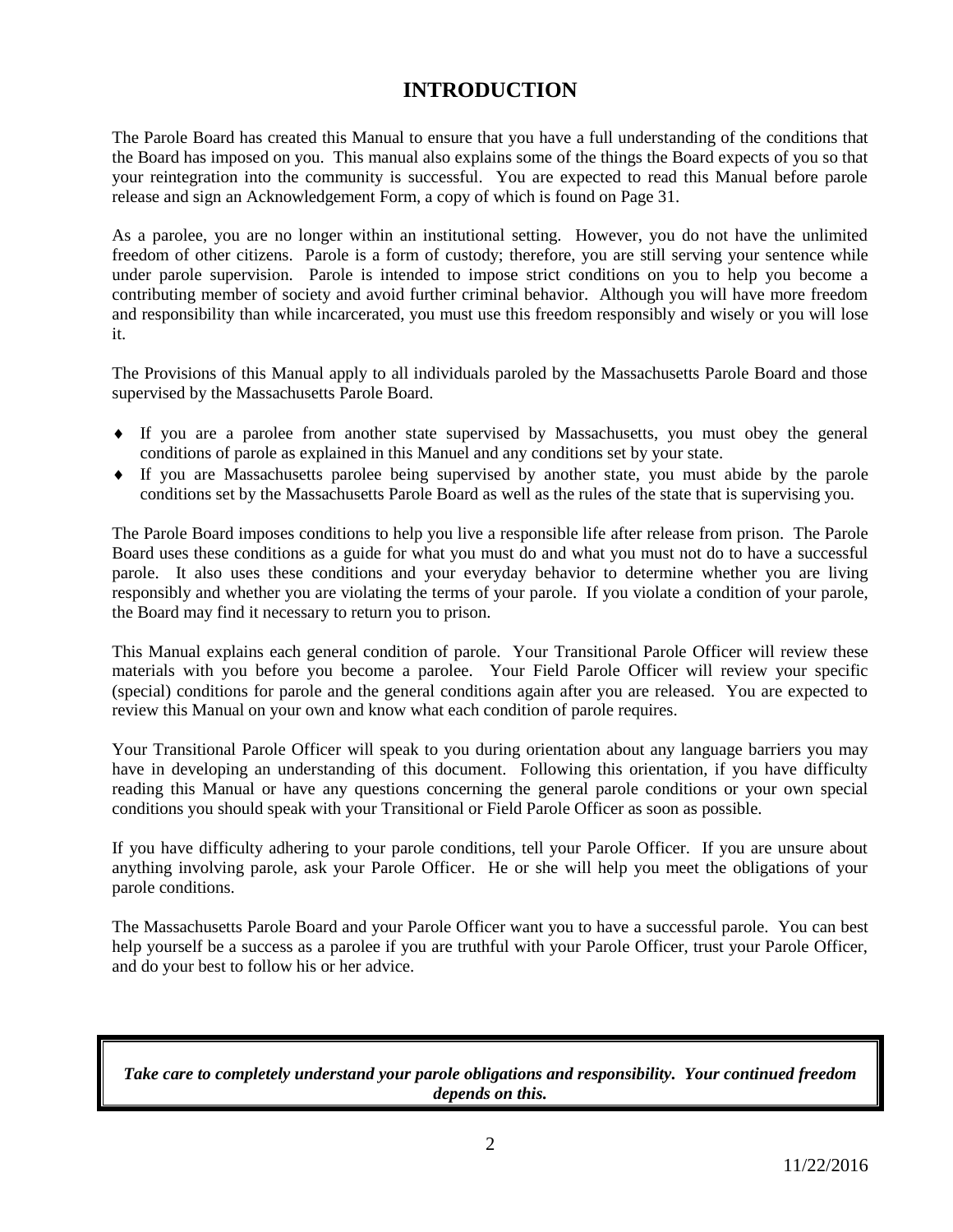# **YOUR PAROLE OFFICER**

# **DUTIES OF YOUR PAROLE OFFICER**

1. INVESTIGATION OF YOUR PROPOSED HOME AND WORK PLANS BEFORE YOU ARE PAROLED

Upon granting you parole, the Board will usually set a reserve date. A parole reserve *date* is **not** the specific date you will be released. This date is the earliest date you may be released. Your release may occur on or after that date once all parole release requirements (as further discussed) are complete.

Upon receiving a parole reserve date, a parole officer will be assigned to you based on where you intend to live upon parole release. A parole officer will review and investigate your proposed home plan, and, if necessary, your work plans prior to your release. As part of this investigation, you must sign the *C.O.R.I. Waiver Form*, a copy of which is found on page 31 of this Manual.

**Your** *home sponsor* **is required to sign an agreement stating that he or she is aware of your crime and the authority of the parole officer.** Failure of the proposed home sponsor(s) to complete these forms will result in a parole officer not approving your plan. (See copy of Home Sponsor Agreement Form on page 32 of this Manual.) Your home sponsor is required to provide a parole officer with any information that will be helpful in your successful reintegration even if such information indicates a violation of a parole condition or you are engaging in dangerous behavior.

Your Transitional Parole Officer will be notified if a Field Parole Officer approved your home and work plans. If a parole officer does not approve your home plan, you will not be released and you will be asked to submit new plans. This process will repeat until the parole officer approves your home and/or work plan.

2. INTERVIEW WITH YOU UPON YOUR RELEASE ON PAROLE

**Unless otherwise approved by your Field Parole Officer, you will be required to report to your Field Parole Officer on the day of your release**. It is very important that you report as instructed by the Parole Board. Failure to do so may result in the revocation of your parole. If you are having any difficulty in reporting to your Field Parole Officer, you must call that office for assistance **before** the day and time you were told to report.

Adjusting to the community from a house of correction or prison will be difficult. You should not try to make up for lost time or try to do everything at once. Your Parole Officer is there to assist you while you are under parole supervision and this help begins at your first meeting.

Upon reporting to the Field Office, your Parole Officer will review with you the parole conditions and tell you what is expected of you. Your Parole Officer will tell you your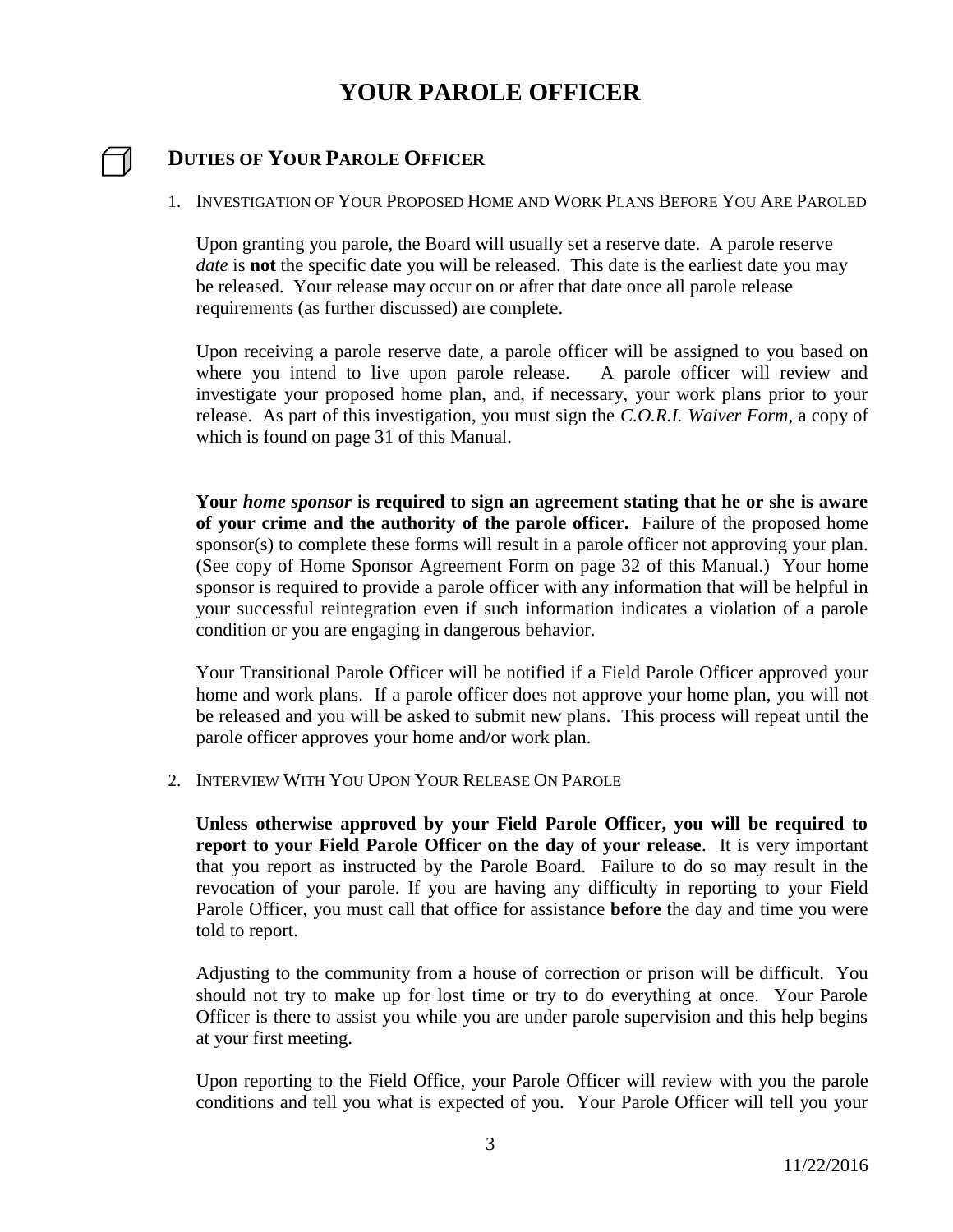*level of supervision* and what that means. If you are having trouble meeting your parole conditions, finding a job, registering for schooling/ training, or counseling, your Parole Officer will try to help you. Your Parole Officer wants you to make it on the street and the goal is for you to be a self-supporting, responsible and contributing member of the community. However, you must take responsibility for helping yourself.

3. CONTACT AND MEETING S WITH YOU

You must always be available to meet with a parole officer or supervisor when notified that they require such a meeting. **Regular contact with your Parole Officer is one of your most important duties.** Your Parole Officer will arrange regular meetings with you. Your parole officer will also visit you at home, work, school or other place in the community with or without notifying you in advance.

It is essential that your Parole Officer be able to contact and meet with you quickly, particularly when you have missed regular meetings, when you are having serious problems or when you are in need of special assistance. To make this possible, you must arrange your daily life so that you can always report in person to your Field Parole Office when your Parole Officer leaves a message that you do so.

**You cannot remain on parole without regular contact with your Parole Officer. If you fail to report to your Field Parole Office as ordered, a recommendation that the Board revoke your parole may immediately be sent to the Parole Board.**

**If more than 30 days pass without a meeting or contact with your Parole Officer, you must contact him/her at your Field Parole Office, unless the Parole Board has scheduled more time between meetings**. If your Parole Officer is not available when you contact the Field Parole Office, you must speak with the parole supervisor or any available parole officer. When contacting the Field Office, you must report your name, your parole officer's name, and your current address.

# **AUTHORITY OF YOUR PAROLE OFFICER**

### 1. ENFORCE ALL PAROLE CONDITIONS

Parole officers are the *agents of the Parole Board* assigned with the task of ensuring that you comply with the parole conditions set by the Parole Board. As agents of the Parole Board, parole officers have the authority to interpret these conditions and the discretion to make certain decisions regarding parole supervision.

Parole officers enforce all parole conditions. For example, parole officers can require you to go to detoxification and residential programs; they can take urine tests for drugs or alcohol use; tell you to go to counseling; check to make sure you are working; tell you not to associate with certain people; and tell you to change your home or job if necessary. Further, parole officers may not allow you to leave Massachusetts for any length of time. (See discussion under Parole Condition Number Five on page 19 of this Manual.)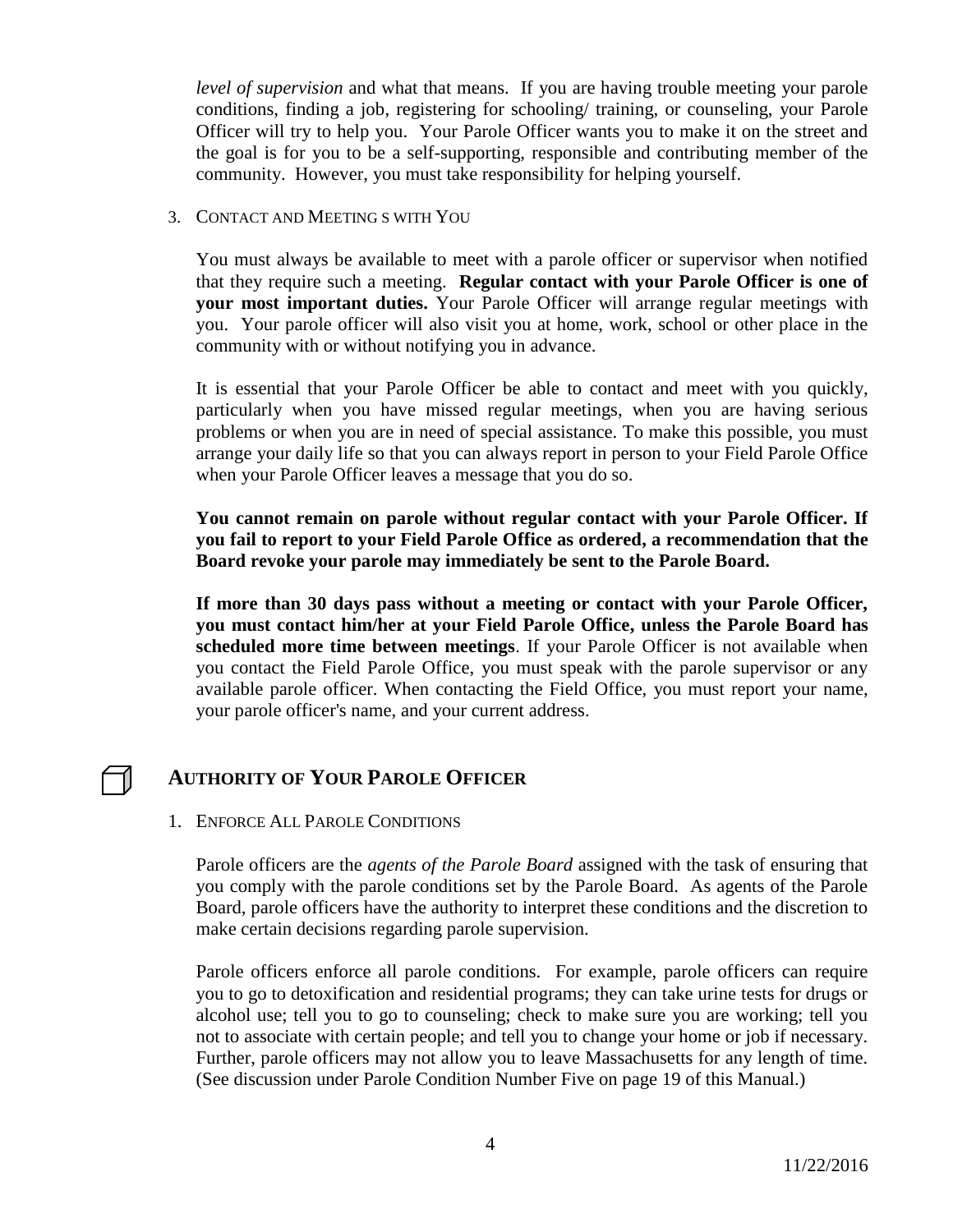If you are experiencing problems meeting the parole conditions, speak with your Parole Officer. Try to work things out before your problems become too big for you to handle. Failure to ask for help will cause further problems and possible re-incarceration.

You may not agree with your Parole Officer all the time, but he or she is acting in your best interest. If you have a strong disagreement with your parole officer, you may request a meeting with your Parole Officer and his/her supervisor. (See Grievance Procedures on page 37 of this Manual.)

### 2. SEARCH AND SEIZURE AUTHORITY

Parole officers *are special state police officers* with certain powers. Parole officers and superior officers may

- $\triangleright$  serve warrants:
- $\triangleright$  arrest parolees or anyone interfering with the arrest of a parolee;
- $\triangleright$  search a parolee's home and property and seize contraband;
- $\triangleright$  forcibly enter premises to arrest a parolee if necessary;
- $\triangleright$  visit a parolee's residence unannounced at reasonable hours including weekends or at any hour if there is an emergency situation involving a parolee;
- $\triangleright$  make decisions regarding a parolee that are necessary to ensure compliance with parole conditions.

In addition, parole officers may conduct a search when the parolee or other authorized person *consents* to the search, when the officer has a *warrant*, or when *exceptions to the search warrant rule* apply. A search and a seizure are defined as:

**SEARCH** - A *search* is an inspection or examination of persons or places closed from general public view, with some measure of intrusion, for the purpose of detecting. Visual observation of an open space is not a search.

**SEIZURE** - A *seizure* is the taking into possession or custody of a person or thing, or significantly limiting the freedom or movement of a person.

**Accepting a parole permit means that you must allow a parole officer or supervisor to search your person, your home, or any property under your control, including a motor vehicle, for illegal or contraband items.** You must sign the *Consent to Search Form* a copy of which is found on page 31 of this Manual.

A parole officer may insist upon a search only when that officer has reason to believe that you have contraband or illegal items in your possession or control, or that you have used these.

Any item becomes illegal and contraband when it is a violation of law or a violation of the conditions of your parole to possess this item. Some examples of illegal and contraband items are: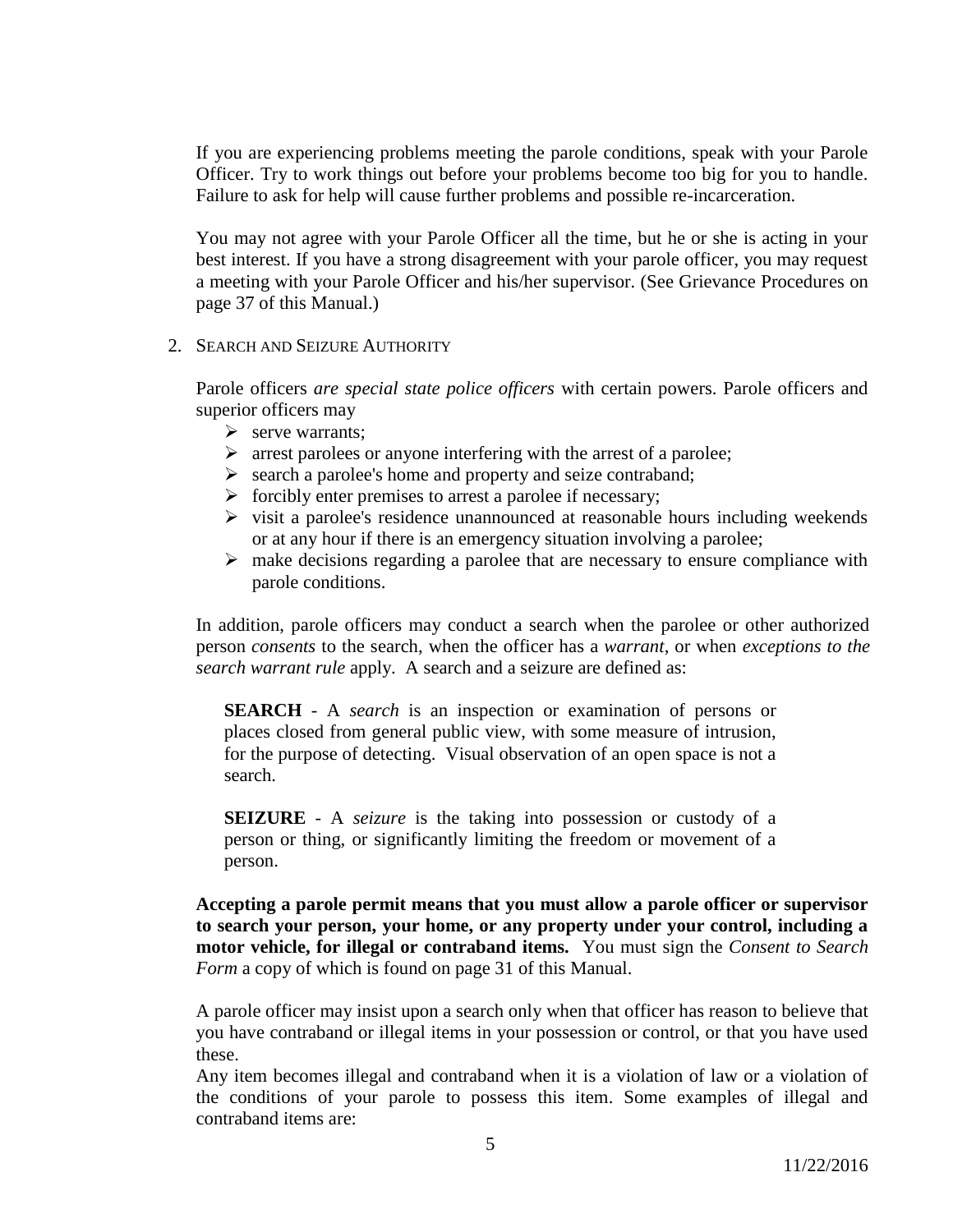# $\boxtimes$  Stolen Goods

- $\triangledown$  Weapons-You are not allowed to have in your possession or control firearms, knives, clubs, bow/arrows, crossbows or things described to cause injury except when allowed by law **and** approved by your Parole Officer.
- $\triangledown$  Drugs-Except those for which you have a valid prescription, the Board does not allow you to have drugs or other substances that can be abused—for which you have no valid medical purpose.
- $\triangledown$  Alcoholic Beverages-The Board does not allow you to have any liquor, wine, beer or raw alcohol if the Parole Board has ordered you not to drink any alcohol.

### **A parole officer will take any illegal or contraband items found during a search. These items can be used against you in a parole revocation proceeding and criminal prosecution.**

3. RELEASE OF INFORMATION

### **You must sign a Release of Information Form giving the Parole Board access to information concerning any rehabilitative, medical, psychiatric, or counseling program in which you participate that may be associated with your conditions of parole.**

The Parole Board may make it a condition of your parole that you participate in a program. If so, it is important that your Parole Officer verify that you are participating in such a program and that you are doing so in good faith. Most of these programs will not release information about their clients without the permission of these clients. addition, your Parole Officer must be able to share information about you with the program. That is why it is necessary that you sign *Release of Information forms*. Copies of these forms are found on pages 36 of this Manual.

If the Parole Board makes participation in a program a condition of parole before you are released from custody, you must sign the Release of Information form **before** you become a parolee. Your Transitional Parole Officer will meet with you about this. If the Parole Board or Parole Officer makes participation in a program a condition of your parole after you are released from custody, then you must sign Release of Information forms when asked by your Parole Officer or a Parole Supervisor.

### 4. ENFORCE CONDITIONS OF PAROLE

### **If you are not complying with your parole conditions, your Parole Officer will take some type of action depending on the seriousness of the violation. This action can be anything from a warning ticket to returning you to prison for revocation hearings.**

If the alleged violations of your parole are serious enough, you may be scheduled for preliminary parole revocation hearing. This hearing may be held while you are in the community under parole supervision or you may be returned to prison for your hearing.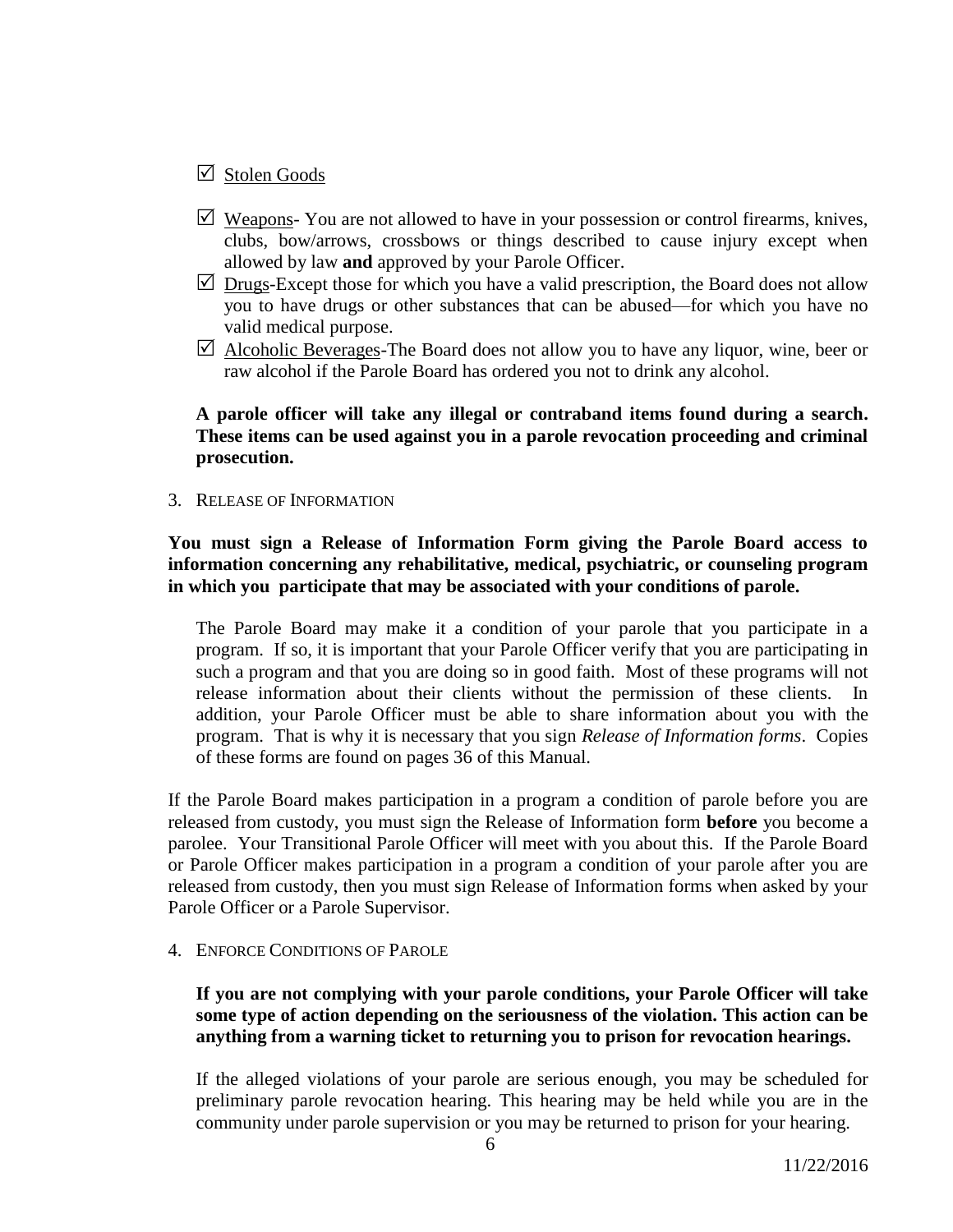Your Parole Officer can arrest you on a Warrant for Temporary Custody. If you are being supervised under the Interstate Compact, you may also be held on a detainer or warrant.

- If you are being held on a detainer, your preliminary parole hearing will be held during this time and the Board, after considering the recommendation of your hearing examiner, will vote whether to provisionally revoke your parole.
	- o If the Board provisionally revokes your parole, you will remain in custody while the Board conducts a final revocation hearing and makes a decision in your case.
	- o If the Board does not provisionally revoke your parole, you will be returned to the community under parole supervision.
- If the Massachusetts Parole Board is holding you in custody on an Interstate Compact detainer, the Board will conduct a preliminary parole hearing for your state. After the hearing the Board will make a recommendation to that state as to whether your parole should be revoked. Your state will make the final decision in your case.
	- o If the decision is to provisionally revoke your parole, you will be returned to your state for a final parole revocation hearing.
	- o If the decision is not to provisionally revoke your parole, your state will determine if you should remain in Massachusetts, and if so, under what conditions.

If you are arrested for new criminal charges and bail is set, a parole detainer will be lodged behind your bail. In such cases, the revocation process will begin and the Parole Board will give you a preliminary parole revocation hearing. If the Board revokes your parole provisionally, the Board will issue a parole warrant and lodge the warrant behind your bail. This warrant will be served if you are released on bail. **However, you cannot be bailed from a parole warrant.**

This Manual explains the parole revocation process in more detail beginning on page 23.

The most common reasons for revoking parole are the parolee's **failure to maintain contact with the parole officer, avoiding supervision, and going "whereabouts unknown."** It is extremely important for you to maintain contact with your Parole Officer. It is not sufficient for you to call and leave a message without further action. If you cannot reach your Parole Officer, talk to his/her Supervisor.

**If you plan to move, notify your Parole Officer before moving**. A parole officer must approve your new home plan. If the new home plan is disapproved, you will not be able to stay there. (See further explanation on pages 14 and 15 of this Manual.)

*If you have any further questions regarding your parole officer's role while you are on parole, contact your Parole Officer or your Parole Officer's Supervisor*.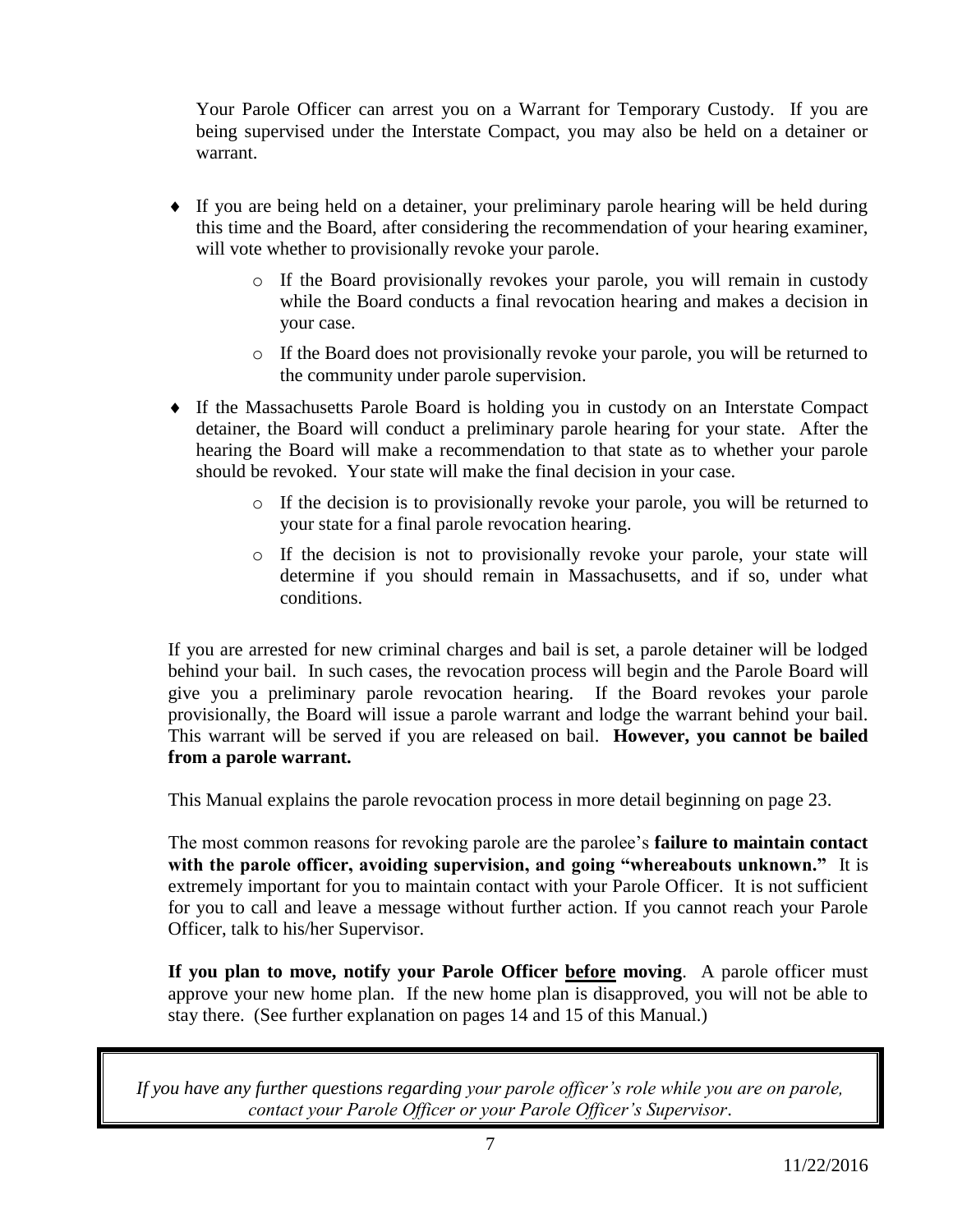# **INTERSTATE COMPACT**

**A parolee transferring from Massachusetts to another state for supervision and parolees from other states transferring to Massachusetts for supervision must do so through the Interstate Compact for Supervision of Probationers and Parolees.** This transfer is a privilege not a right and all transfers must be approved and meet eligibility standards.

1. DEFINITIONS

Sending State- The sending state is the state in which you were convicted, sentenced, and paroled. If you are currently a Massachusetts inmate or parolee seeking supervision by another state, Massachusetts is the sending state.

Receiving State- The receiving state is the state to which you are requesting to be transferred. If you are currently a Massachusetts inmate or parolee seeking supervision by another state, that other state is the receiving state.

2. PROCEDURE FOR REQUESTING A TRANSFER

You may request a transfer to another state through your Parole Officer or through your Transitional Parole Officer if you are currently in an institution. **You must complete certain**  forms. The Parole Board will send these forms to the receiving state. The receiving state will investigate your request. Upon completion of the investigation, the receiving state will notify the Parole Board of the decision. This process takes a minimum of 45 days to complete. **You cannot go to another state without first being accepted by that state.**

- 3. QUALIFICATION NEEDED FOR POSSIBLE TRANSFER
	- **A. Transfers are allowed if you are a resident of the receiving state or have family within the receiving state and can obtain employment there.** If you are not a resident of the receiving state, that state may consent to your transfer if the transfer plan has merit and will aid in your rehabilitation.
		- $\triangledown$  A resident is an actual inhabitant in the receiving state for more than one year before coming to Massachusetts and has not resided in Massachusetts for more than six continuous months immediately preceding the commission of the offense.

For example, if you lived in New York from January 1990 through February 1995 and lived in Massachusetts in March 1995 until the commission of the current crime in August 1995, then you may be considered a resident of New York.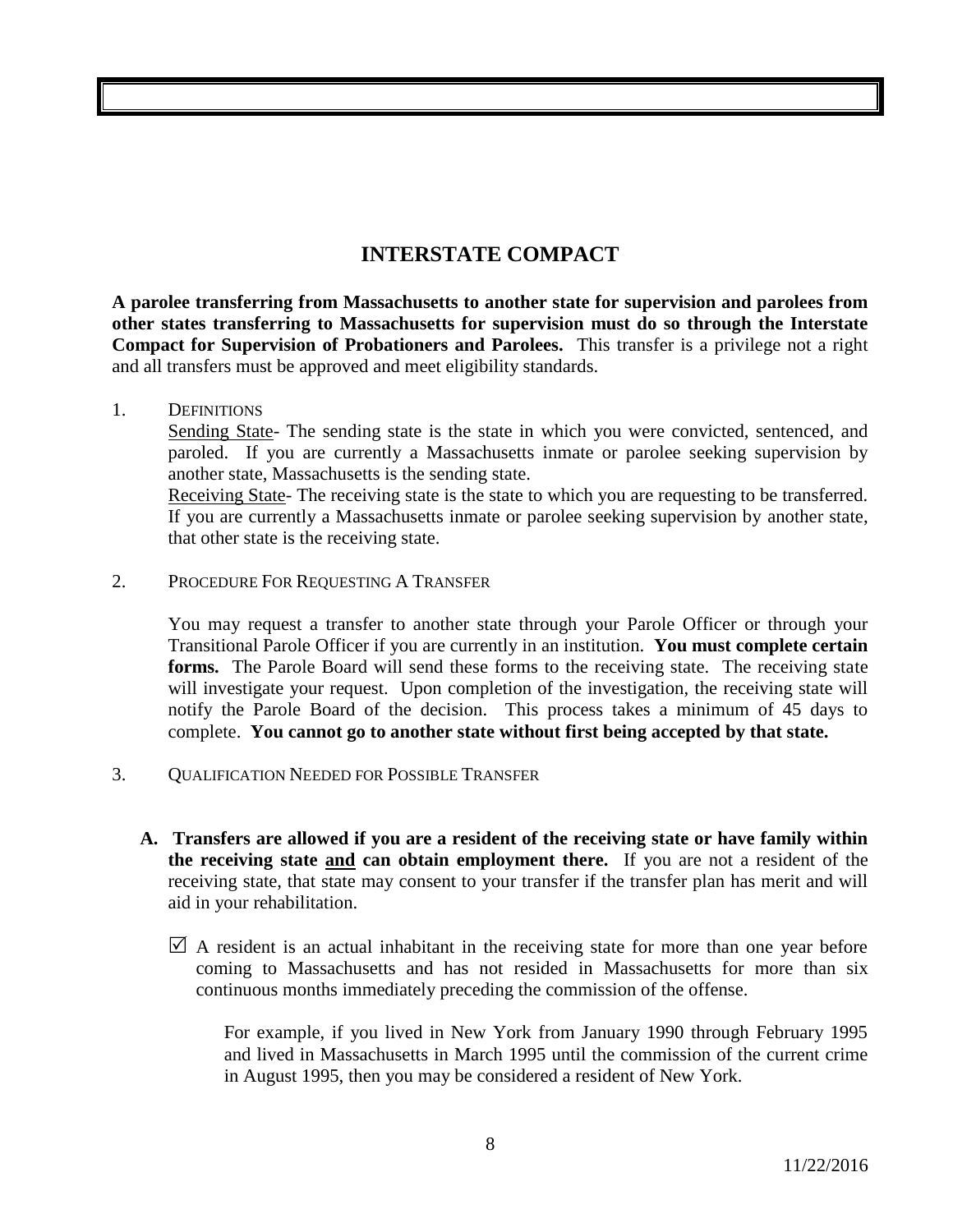- $\boxtimes$  You must have an offer of employment or a visible means of support in the receiving state. "Under-the-table" employment is not acceptable.
- **B.** If you are not a resident of the receiving state, that state may consent to the transfer when the transfer plan has merit and will serve to aid in your rehabilitation.

### 4. CONDITIONS OF PAROLE IF TRANSFERRED

**Conditions of both states apply**. However, the receiving state may add conditions after notifying the sending state. The sending state determines the duration of parole.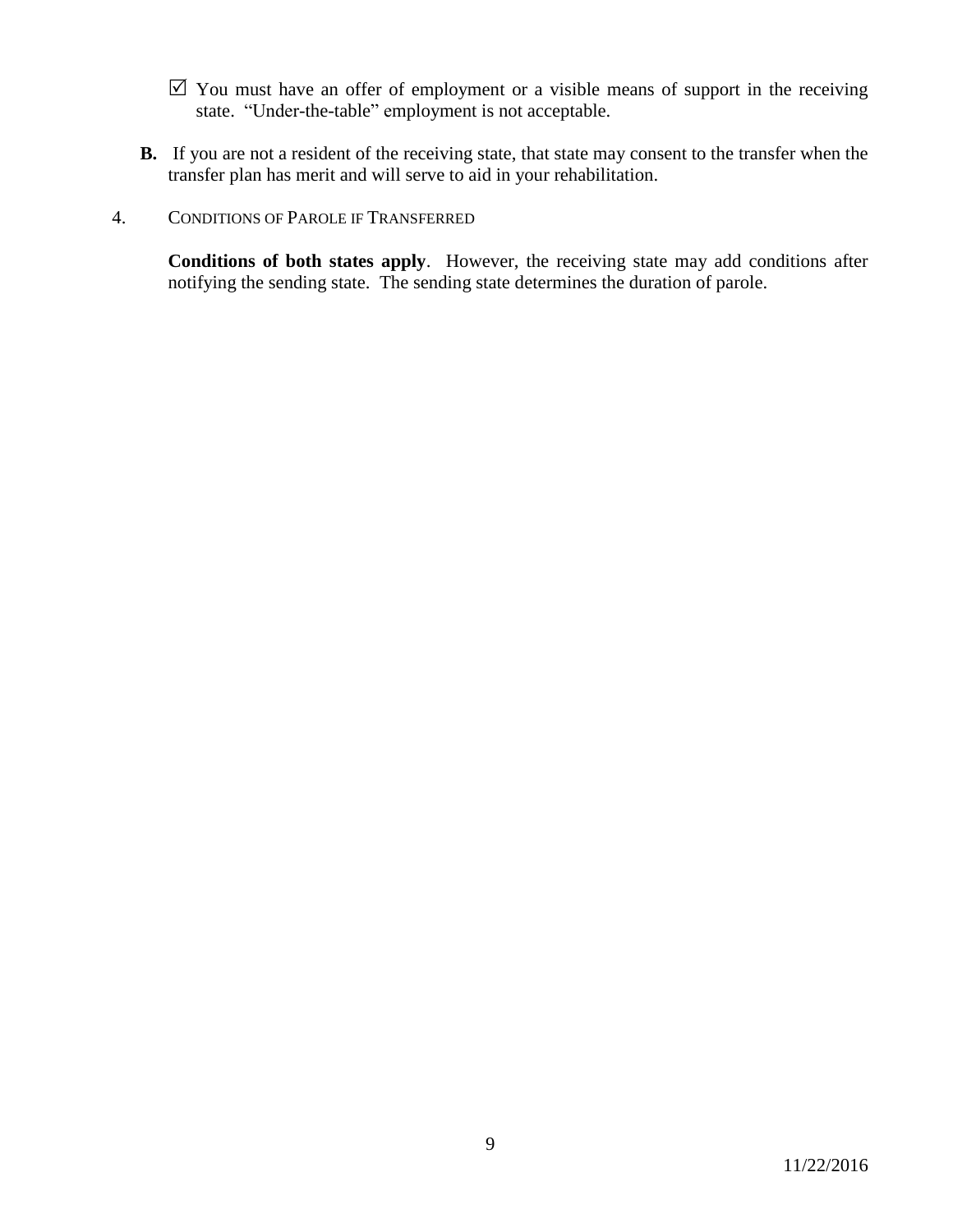# **GENERAL PAROLE CONDITIONS**

To ensure successful integration into the community and to protect public safety, the Board imposes the following general conditions of parole for each offender granted a parole release.

If Massachusetts is supervising you from another state, in addition to conditions imposed by the sending state, these general conditions of parole also apply.



# **CONDITION ONE:**

# (I) I WILL OBEY ALL LOCAL, STATE AND FEDERAL LAWS, AND CONDUCT MYSELF IN THE MANNER OF A RESPONSIBLE CITIZEN

LIVING WITHIN THE LAW AND COMPLYING WITH ALL PAROLE CONDITIONS

Accepting a parole release means that you agree to:

- $\triangledown$  Live and remain at liberty without violating the law,
- $\triangleright$  Be a responsible citizen,
- $\triangledown$  Obey and respect the law,
- $\boxtimes$  Obey the conditions of your parole.

The Parole Board, in granting you a release, trusts that you will act in this way and that will make for yourself a productive and successful life.

You must comply with all laws-local, state or federal. If you are a sex offender, as defined by the Sex Offender Registry Statute, you must comply with all registration, classification and verification requirements. If you have committed an offense that requires you to submit a DNA sample, such sample must be submitted to the Massachusetts State Police immediately if not already done so. If you owe child support, you must be in compliance with such orders.

COMPLYING WITH ALL LAWS: LOCAL, STATE, AND FEDERAL

Accepting a parole release means that you must obey and comply with all laws. This means that you will comply with the laws of all cities and towns, the laws of the United States, and the laws of Massachusetts and other states.

■ A Federal law that applies to parolees is discussed below:

IMMIGRATION AND CUSTOMS ENFORCEMENT (ICE) REQUIREMENTS

If you are not a citizen of the United States, the ICE may hold you in custody after your parole or they may require reporting to their office as instructed. Failure to respond as instructed by the ICE may result in revocation of your parole.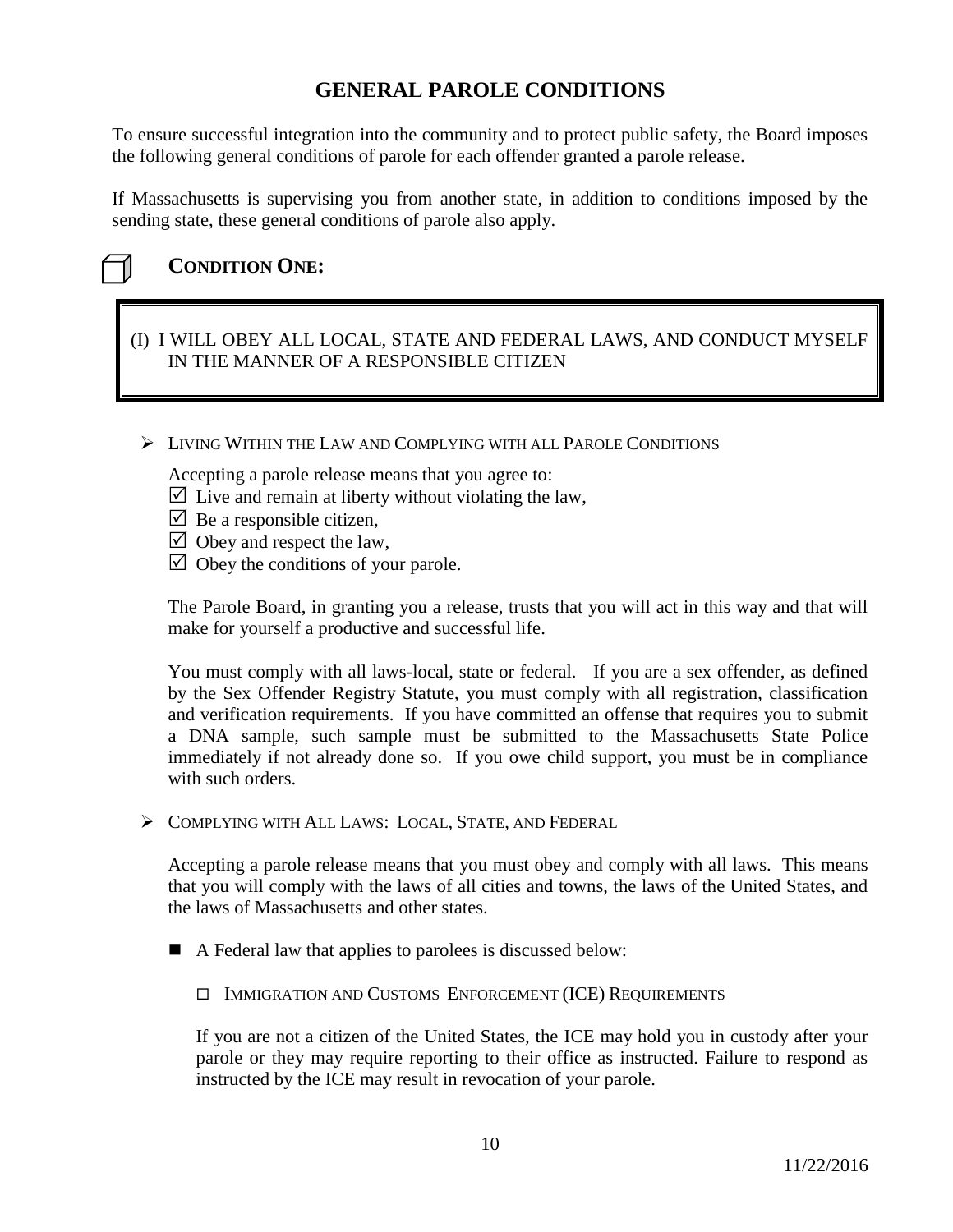- Some of the Massachusetts laws that apply to parolees are listed below:
	- **OFFENDER REGISTRY**

You must register as sex offender with the Sex Offender Registry Board (S.O.R.B.) if you:

- $\triangledown$  have been convicted of the crimes listed below on or after 1981,
- $\triangledown$  were on parole or probation for any of these crimes (or attempt to commit a like crime) in 1981 or after (even if you were convicted of the crime prior to 1981),
- $\triangledown$  were on parole or probation from another state for such like crime (or attempt to commit a like crime) in 1981 or after.
	- Indecent assault and battery on a child under 14 (G.L. c. 265 s. 13B)
	- Indecent assault and battery on a mentally retarded person (G.L. c. 265 s. 13F)
	- Indecent assault and battery on a person who has obtained age 14 (G.L. c. 265 s. 13H)
	- Rape (G.L. c. 265 s. 22)
	- Rape of a child under sixteen with force (G.L. c. 265, 22A)
	- Rape and abuse of a child (G.L. c. 265 s. 23)
	- Assault with intent to commit rape (G.L. c. 265 s. 24)
	- Assault of a child under 16 with intent to commit rape (G.L. c. 265 s. 24B)
	- Kidnapping of a child under  $16$  (G.L. c. 265 s. 26)
	- **Enticing away a person for prostitution or sexual intercourse (G.L. c. 272, 2)**
	- Drugging persons for sexual intercourse (G.L. c. 272, s. 3)
	- Inducing a minor into prostitution  $(G.L. c. 272, s. 4A)$
	- Ultimate Living of f or sharing earnings of a minor prostitute (G.L. c. 272, s. 4B)
	- Second and subsequent adjudication/conviction for Open/Gross Lewdness/Lascivious (G.L. c. 272 s. 16)
	- Incestuous marriage or intercourse (G.L. c. 272, s. 17)
	- Dissemination of visual material of a child in a state of nudity or sexual conduct (G.L. c. 272, s. 29B)
	- Possession of child pornography (G.L. c. 272, s. 29C)
	- Unnatural and lascivious acts (G.L. c. 272, s. 35A).

After you register with the SORB, that Board will set your classification level, which you may challenge by asking for a hearing. **What the sex offender laws require you to do will depend on your classification level.** The S.O.R.B. will provide you with more information when you register.

**You may be required to sign an acknowledgement form before you are paroled indicating that you know that you must register with the SORB. There are criminal penalties as well as possible parole violation for failure to comply with the SORB requirement.** For knowingly failing to register, verify registration, provide notice of change of address or for giving false information:

- *First conviction*: up to 2  $\frac{1}{2}$  years in house of correction or 5 years in state prison or fine up to \$1,000 or both.
- *Second and subsequent convictions*: not less than 5 years in state prison with no eligibility for probation, parole, work release, furloughs, or good time deductions until after service of five years.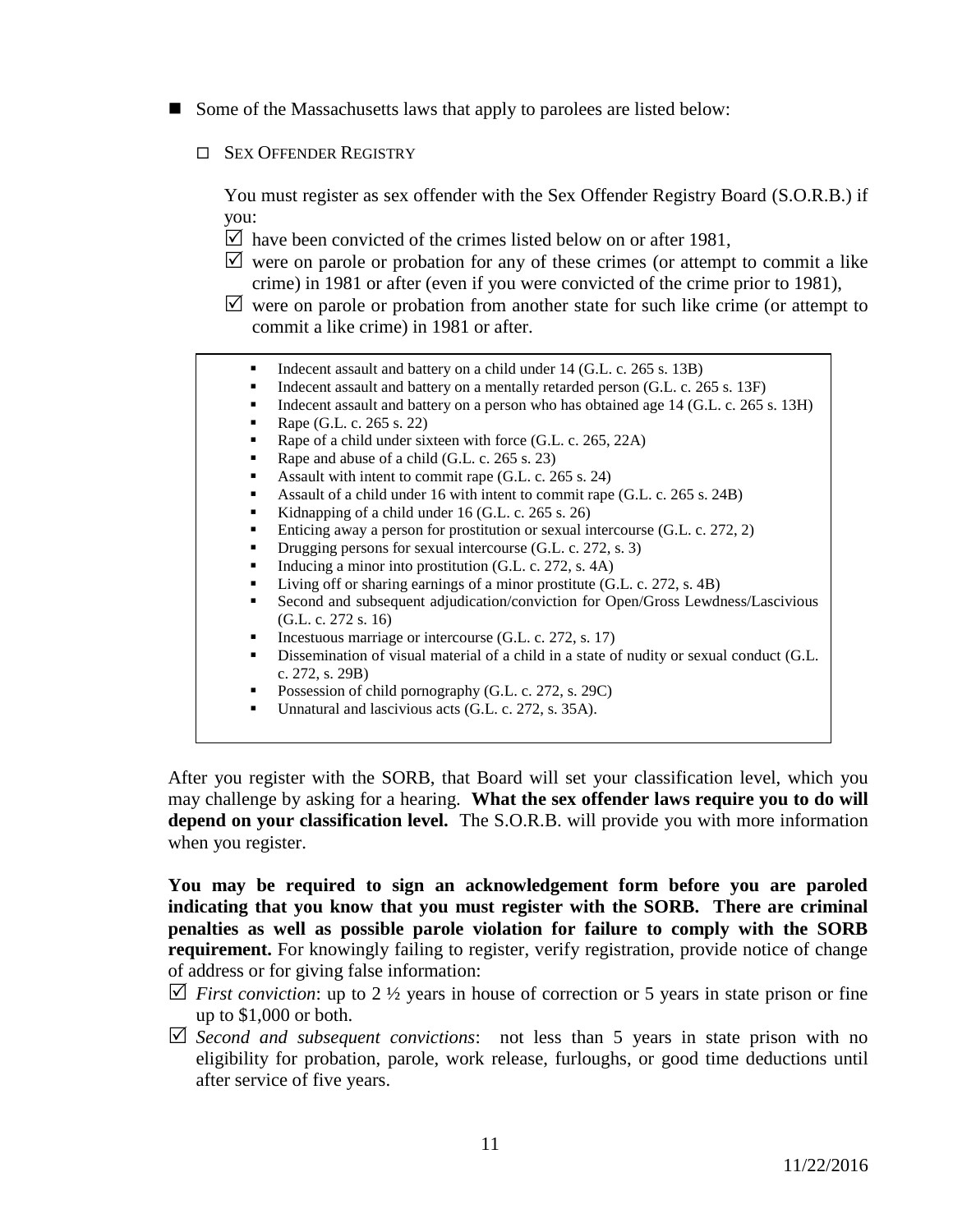### DNA DATABASE REGISTRY

**If you have been convicted of the Massachusetts crimes listed below, you must submit a DNA sample to the Massachusetts State Police and pay the required fee of \$110.** You must call 1-888-877-4DNA to make an appointment in order to give this sample.

| Murder                                          | п<br>Rape                               |
|-------------------------------------------------|-----------------------------------------|
| Manslaughter                                    | п                                       |
| ш                                               | Armed burglary / B&E                    |
| ш                                               | п                                       |
| Indecent Assault & Battery, child under 14      | Unarmed burglary / B&E                  |
| ш                                               |                                         |
| Indecent Assault & Battery, Mentally Retarded   | Person drugged for unlawful intercourse |
| ш                                               | п                                       |
| Indecent Assault & Battery, 14 and over         | Inducing a minor into prostitution      |
| ■                                               | п                                       |
| Assault with intent to murder or maim           | Support from a minor prostitution       |
| п                                               | ■                                       |
| Mayhem                                          | Open and Gross lewdness                 |
| ш                                               |                                         |
| Attempt to murder                               | Incest                                  |
| ш                                               |                                         |
| Armed robbery, while masked or not,             | Disem. or poss. of obscene matter       |
| ш                                               | ■                                       |
| Armed assault w/ to rob or murder               | Posing child nude                       |
| ш                                               | п                                       |
| Armed assault in dwelling                       | Dies. of visual material; child nudity  |
| ш                                               |                                         |
| Enticing person for prostitution or intercourse | Unnatural acts                          |
| ш                                               |                                         |
| Use of firearm during felony                    | Unnatural acts with a child             |
| ш                                               | п                                       |
| Engaging in sex for a fee                       | Kidnapping                              |
| ш                                               | ■                                       |
| Rape of child; use of force-all offenses        | Attempts to commit a crime              |
| Rape and abuse of child                         | п                                       |
| ш                                               | Conspiracy                              |
| ш                                               | п                                       |
| Assault with intent to rape                     | Home invasion                           |
| ш<br>Assault with intent to rape, under 16      |                                         |
|                                                 |                                         |

Once you have submitted a DNA sample and paid the fee, the State Police will give you a receipt to return to your parole officer

**There are criminal penalties for failure to submit a DNA sample under Mass. General Laws and such failure may also result in revocation of your parole.** The criminal penalty for refusing to comply is a fine of not more than \$1,000 or imprisonment in a jail or house of correction for not more than six months or both.

### ENFORCEMENT OF CHILD SUPPORT ORDERS

**If a court has ordered that you pay child support and you do not, this is a violation of your parole and, under Mass. General Laws, your parole**. The Parole Board and the Department of Revenue's Child Support Enforcement Division review outstanding child support orders to determine if any parolee is not complying with an order. If you have difficulty paying the amount ordered by the court, you should contact the Department of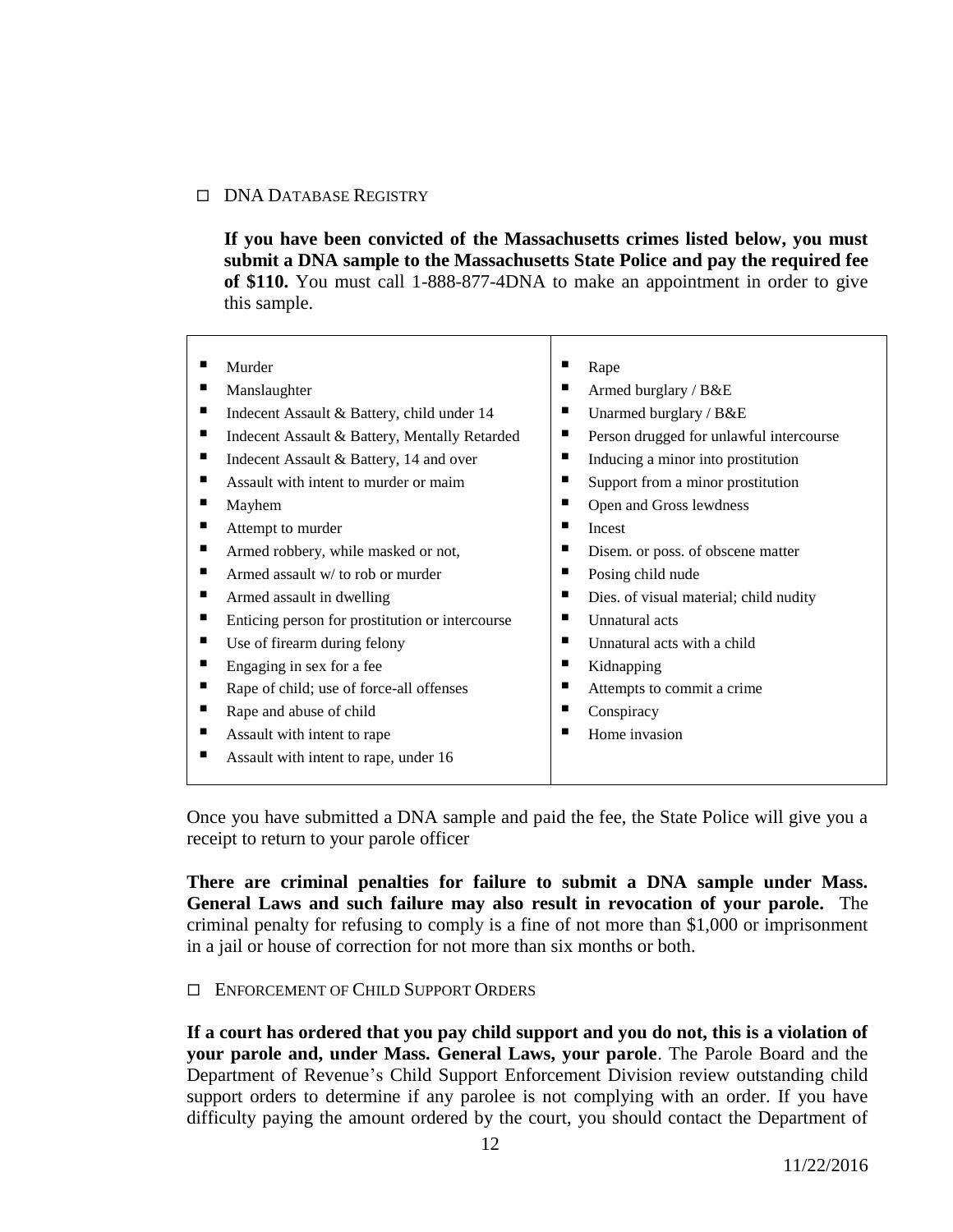Revenue Child Support Enforcement Division or the court that ordered the payment. **The Parole Board cannot change the amount you have been ordered to pay nor excuse you from paying that amount.** 

### **E** RESTRAINING ORDERS

If you have an active restraining order against you or you have a restraining order taken out against you after you were paroled, you must notify your Parole Officer. **Failure to notify your parole officer of the restraining order or obey the terms of the order may result in revocation of your parole.**

### STATE OF EMERGENCY

In the event of a state of emergency, parolees, unless otherwise approved by your Parole Officer, are to remain at their approved home location. Parolees are also required to telephone their Parole Officer at their assigned Regional Parole Office and report their current status, i.e., that you are safe and accounted for. Any changes in location during a state of emergency must be approved in advance by your assigned parole officer.

### **LIVING AS A GOOD AND RESPONSIBLE CITIZEN**

As a parolee, you must live peacefully and perform the duties of a good citizen. Some of these duties are:

- $\triangledown$  You must care for those who depend on you. This includes complying with child support orders.
- $\boxtimes$  You must act respectfully to those who live with you and around you.
- $\triangledown$  You must support yourself legitimately.
- $\triangledown$  You must take care to keep regular hours.
- $\triangledown$  You must stay away from people who are likely to act illegally and from plans where illegal acts are allowed.
- $\triangledown$  You must be honest with your parole officer in describing your daily life and the way in which you support yourself.
- $\boxtimes$  You must not do anything that would help others commit crimes or escape arrest.
- $\boxtimes$  You must report to your Field Parole Office once each week with evidence of your efforts to find a job until you secure full time work.

These are only some of the duties of a good citizen. It is not possible to list all of those things you must do to live responsibly or if you are unsure of any of your activities, ask your Parole Officer.

 $\triangleright$  SPECIAL INSTRUCTIONS

It may be necessary for your parole officer or parole supervisor to give you special instructions to help you maintain a successful parole. The special instructions are designed to help you obey the conditions of parole set by the Parole Board and you must follow these instructions. Although it is not possible to cover all of the difficulties you may face, some examples of special instructions are: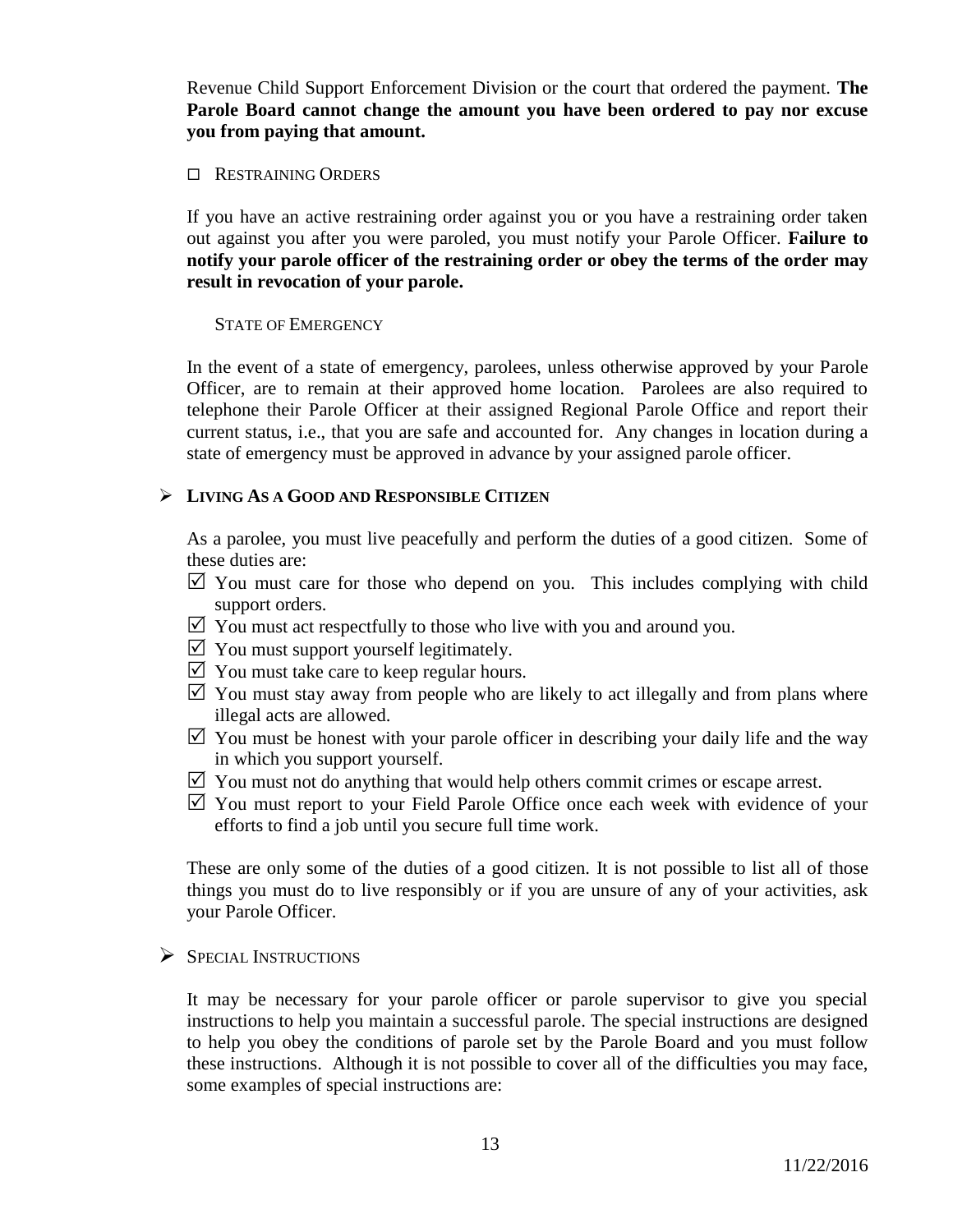- $\boxtimes$  You must enter a "detox" program today (for parolees with serious drug and alcohol problems).
- $\triangledown$  You must not visit, hang around, go in or otherwise occupy any kind of bar or drinking establishment.
- $\triangledown$  You must report to the Career Center to look for work tomorrow.

*You must think carefully about how you conduct yourself. A good rule to keep in mind is that you must never act in a way that hurts anyone, including yourself.*

# **CONDITION TWO:**

(II) I WILL NOTIFY MY PAROLE OFFICER BY PHONE WITHIN 24 HOURS OF ANY CHANGES IN MY EMPLOYMENT OR RESIDENCE.

I WILL INFORM MY PAROLE OFFICER WITHIN 24 HOURS IF ARRESTED.

# **Home Address**

Your parole officer must know where you live and where you work at all times and approve of your living and working conditions. **Before you may live in any home, a parole officer must approve your home plan.** Your home sponsor is required to complete the *home sponsor agreement* prior to your parole. If the home sponsor does not comply with the agreement, you may be required to find a new home plan. A copy of this agreement is found on page 31 of this Manual.

If you are living in a *housing authority or Section 8 housing unit*, you must take the appropriate steps to be put on the lease of this unit as a member of the household. You must verify that you are applying to live in this unit and provide evidence of a final approval to your parole officer within 90 days of staying in such home. If the landlord or housing authority denies your request to stay in such housing, you must submit a new home plan to your parole officer immediately. **Failure to comply with housing authority/Section 8 requirements may be grounds for the revocation of your parole.**

You must report any change in your home telephone number and /or cell phone immediately to your Parole Officer.

**Except as noted below, if you move from the home your Parole Officer has approved for you for any reason and for any period of time, you must report this to your Field Parole Office, before moving.**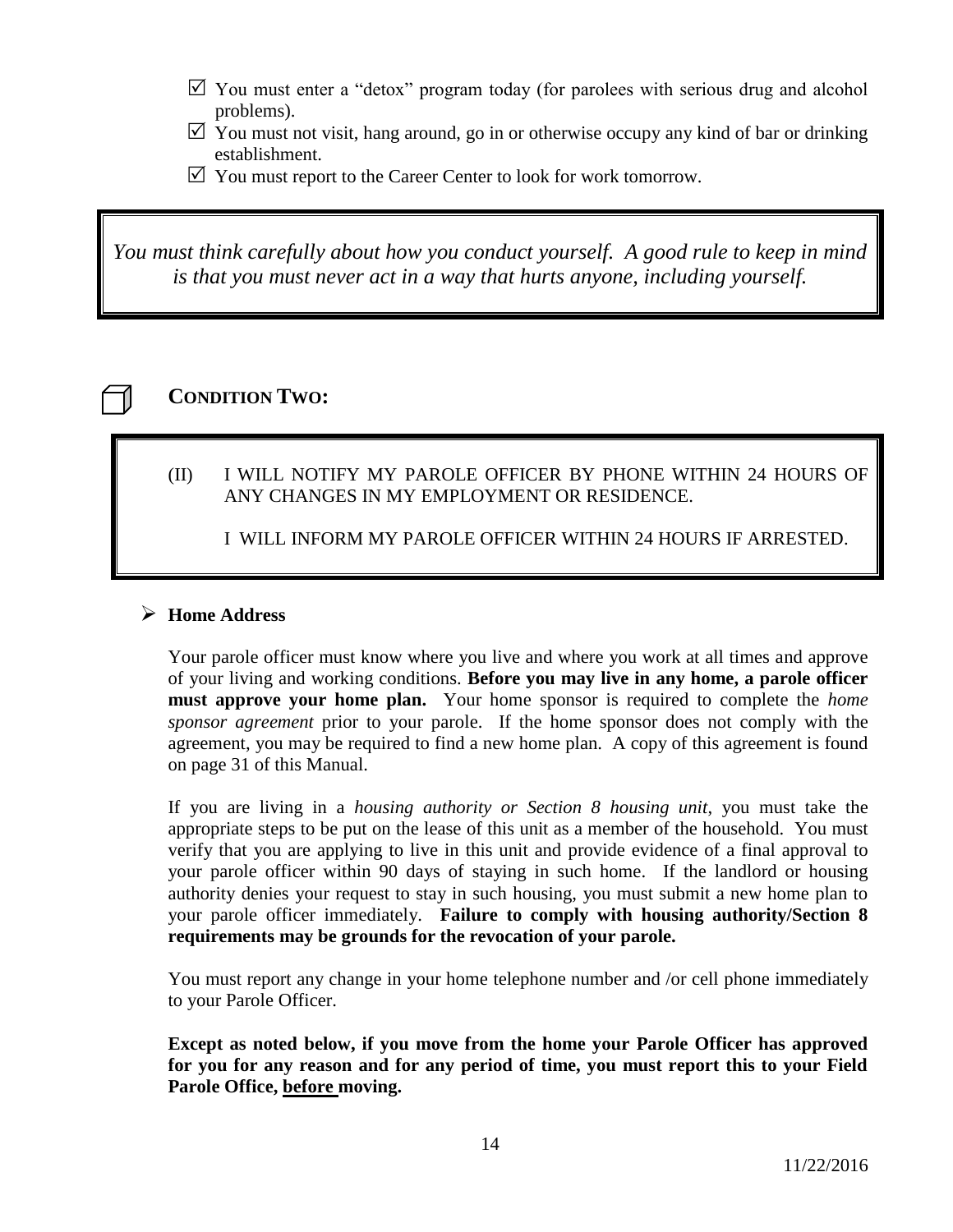You may report your new home after you move in only the following situations:

- In an *emergency* you may have to find a new home quickly. If you move from your home prior to notifying your Parole Officer due to an emergency situation, you must report the details of this emergency and your new home address (by city town, street, apartment number) and telephone number to your Field Parole Office on the next day that the office is open. You must appear at the office in person. Your Parole Officer must still approve this new home.
- If you live in a rooming or apartment house and *move to another room or apartment in the same building,* you must report this move and new telephone number (if any) within 24 hours or during the next business day after moving. (You must also report any telephone numbers).
- If you leave *your approval home temporarily*, you must report this to a parole officer or parole supervisor within 24 hours or on the next business day after you leave. This includes vacation trips, overnight travel connected to your job and temporary military duty. It also includes admission to hospitals and drug or alcohol treatment centers.

In the above situation **you must report (by telephone if necessary) changes in your approved home to your Field Parole Officer yourself, unless you are hospitalized and physically unable to act for yourself.** If this happens, you must ask a family member or friend to report for you. If someone makes a report for you, that person must tell your Field Parole Office where you are at the time and why you are unable to make the telephone call. As soon as you become able to report to the Field Parole Office, you must do so. You may give your report to a parole supervisor or to any parole officer if your Parole Officer is not available.

### **Work Plan**

**If you leave the job your parole officer has approved for you for any reason and for any period of time, you must report this to your Field Parole Office within 24 hours of leaving**. If this happens on a weekend or holiday, you must report this to your Field Parole Office on the next day that office is open. This report may be given to a parole supervisor or any parole officer if your parole officer is not available.

Leaving your job includes:

- $\triangledown$  Moving to a job with a different employer, or to a different place with the same employer.
- $\triangledown$  Being laid off, including temporary lay offs.
- $\triangledown$  Being fired.
- $\boxtimes$  Ouitting.
- $\boxtimes$  Changing your regular hours of employment.
- $\nabla$  Vacation.
- $\triangledown$  Military Duty.
- $\triangledown$  Extended Leave because of sickness or injury.

If you leave one job to take another, or if you are unemployed and find a job, you must report to your Field Parole Office:

 $\boxtimes$  the name, address and telephone number of your new employer;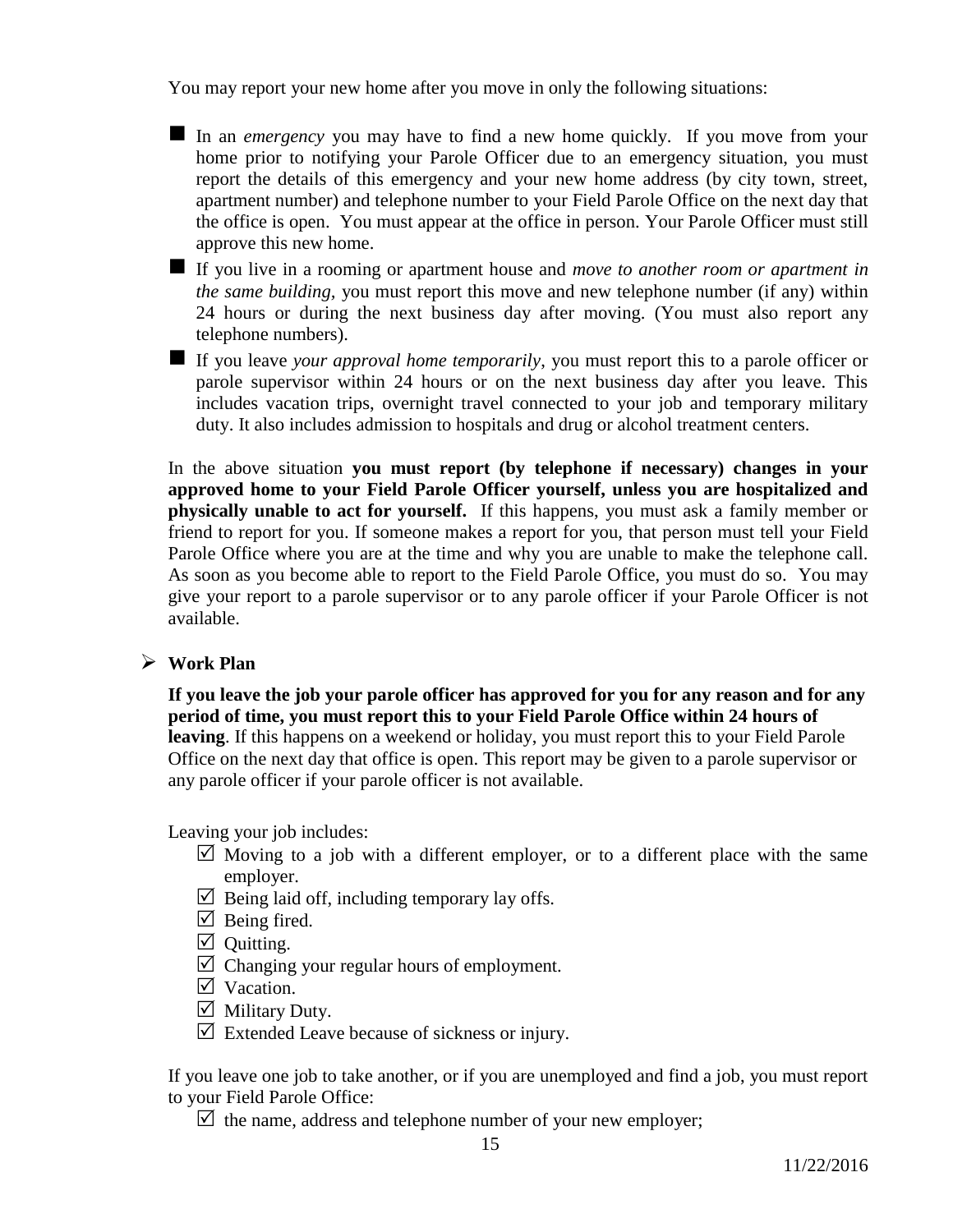- $\triangledown$  the address at which you will be working;
- $\triangledown$  the wages or salary; and
- $\triangledown$  whether your new employer knows that you are a parolee.

### **You must also report to your Field Parole Office when you return from vacation, temporary military duty or from leave due to injury or sickness.**

CONTACT WITH POLICE AND/OR OTHER LAW ENFORCEMENT AGENCIES.

**You must report all contacts with law enforcement agencies** whether these happen in Massachusetts or anywhere else. **There are no exceptions to this rule**. Examples of law enforcement contacts you must report include anytime you are:

- $\boxtimes$  Stopped for questioning;
- $\triangledown$  Picked up for questioning;
- $\triangledown$  Asked to report to a police station;
- $\triangledown$  Ordered to report to a Court for any reason, including probation violations and matters involving restraining orders;
- $\triangledown$  Ordered or asked to appear as a witness in a criminal proceeding;
- $\triangledown$  Ordered to report to the Registry of Motor Vehicles for suspected Vehicle violations;
- $\triangledown$  Informed of a child abuse complaint involving you; and/or
- $\triangledown$  Taken into protective custody for any reason.

If you are served with a *summons or subpoena* by any court (criminal or civil), you must report this to a parole officer or a parole supervisor even if you are not certain about the reason for the summons or subpoena.

If you are notified by anyone that a *warrant has been issued against you* or that any law enforcement agency intends to arrest you, you must report this to a parole officer or parole supervisor.

**If any of these matters happen on a weekend or on a holiday, you must immediately report this information to parole staff immediately. You may do so by telephoning the Central Office at (508) 650-4500 and following the direction given relative to reporting emergencies.** You may give this report to a parole supervisor or to any parole officer if your parole officer is not available.

**You must make this report yourself (by telephone if necessary) UNLESS you are hospitalized and physically unable to act for yourself or you are being held in custody and will be allowed only one telephone call**. If this happens, you must ask that your attorney, a family member or a friend to make this report for you. As soon as you become able to report (by phone if necessary) to a parole officer or parole supervisor yourself, you must do so.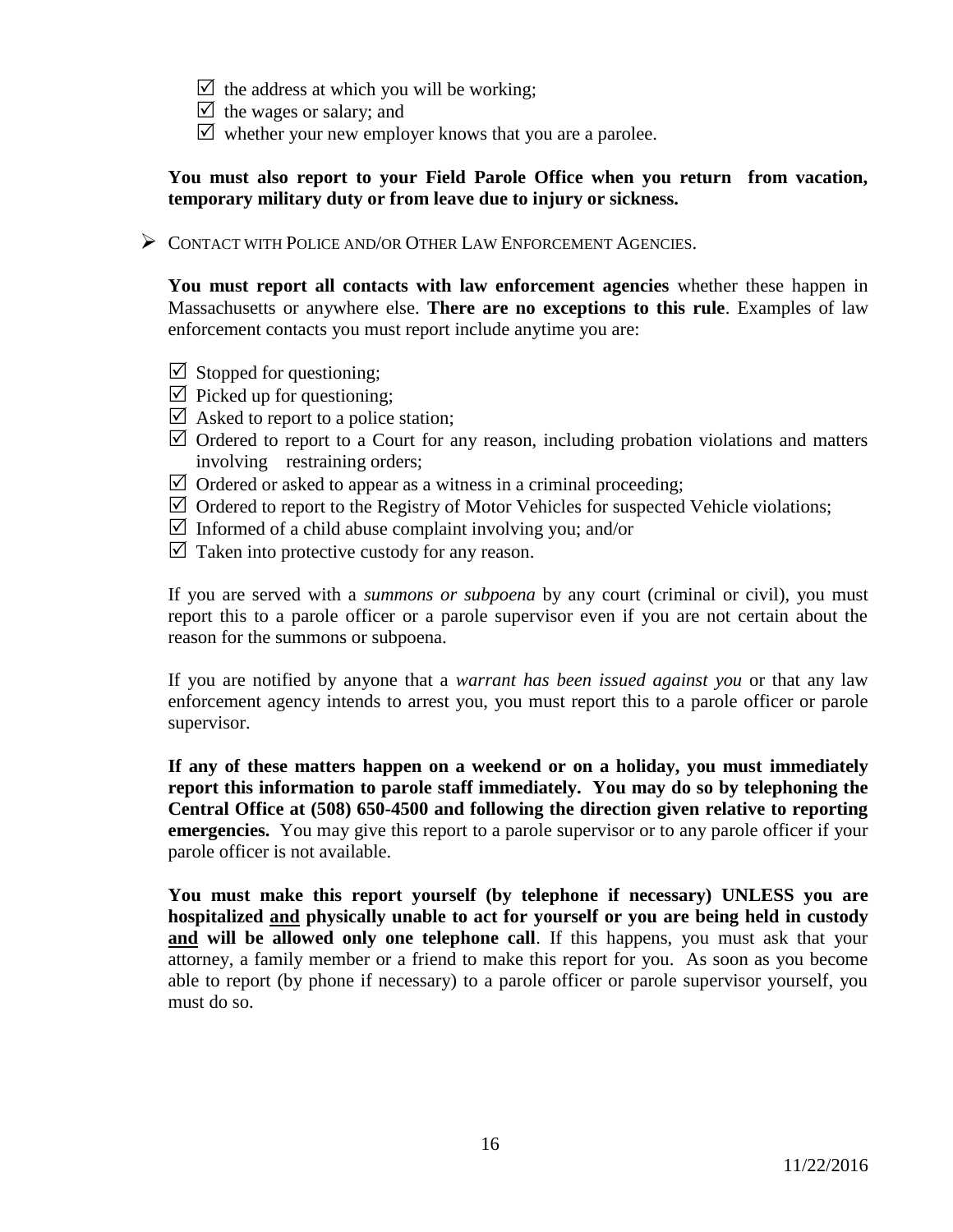# **CONDITION THREE:**

# (III) I WILL MAKE EARNEST EFFORTS TO FIND AND MAINTAIN LEGITIMATE EMPLOYMENT UNLESS ENGAGED IN SOME OTHER PROGRAM APPROVED BY MY PAROLE OFFICER.

**The Board generally requires you to have an offer of employment before releasing you on parole**. To have a successful parole, you must provide yourself and your family with shelter, food, clothing and a means to take care of other expenses. You can do this earning an income from work or through the help of your family while you are in school, training program, or a residential treatment program or approved community service.

**Your Parole Officer will help you find employment, or a program that will help you find a job or provide other services**. Your Parole Officer wants to give you the assistance you need to maintain successful parole. If you need help, ask for it. Program availability changes constantly. If you need assistance tell your Parole Officer who can then keep this need in mind when programs become available.

Your Parole Officer must know how you are supporting yourself. You must be ready to provide information about your income, such as pay check stubs or proof of disability or other insurance or government payments. This means the Board will not accept **"under the table" employment as an appropriate work plan. Further, you must provide a contact name (supervisor) and telephone number at your place of employment.**

**If you are or become unemployed while on parole, you must immediately and seriously look for work. You must be able to show evidence that you are looking for work, such as appointment notices from the Career Center.** Failure to make a serious effort to find work or to enter and complete, with your Parole Officer's permission, a training or treatment program can result in the revocation of your parole. Your Parole Officer may require you to perform *community service* in addition to seeking work while you are unemployed.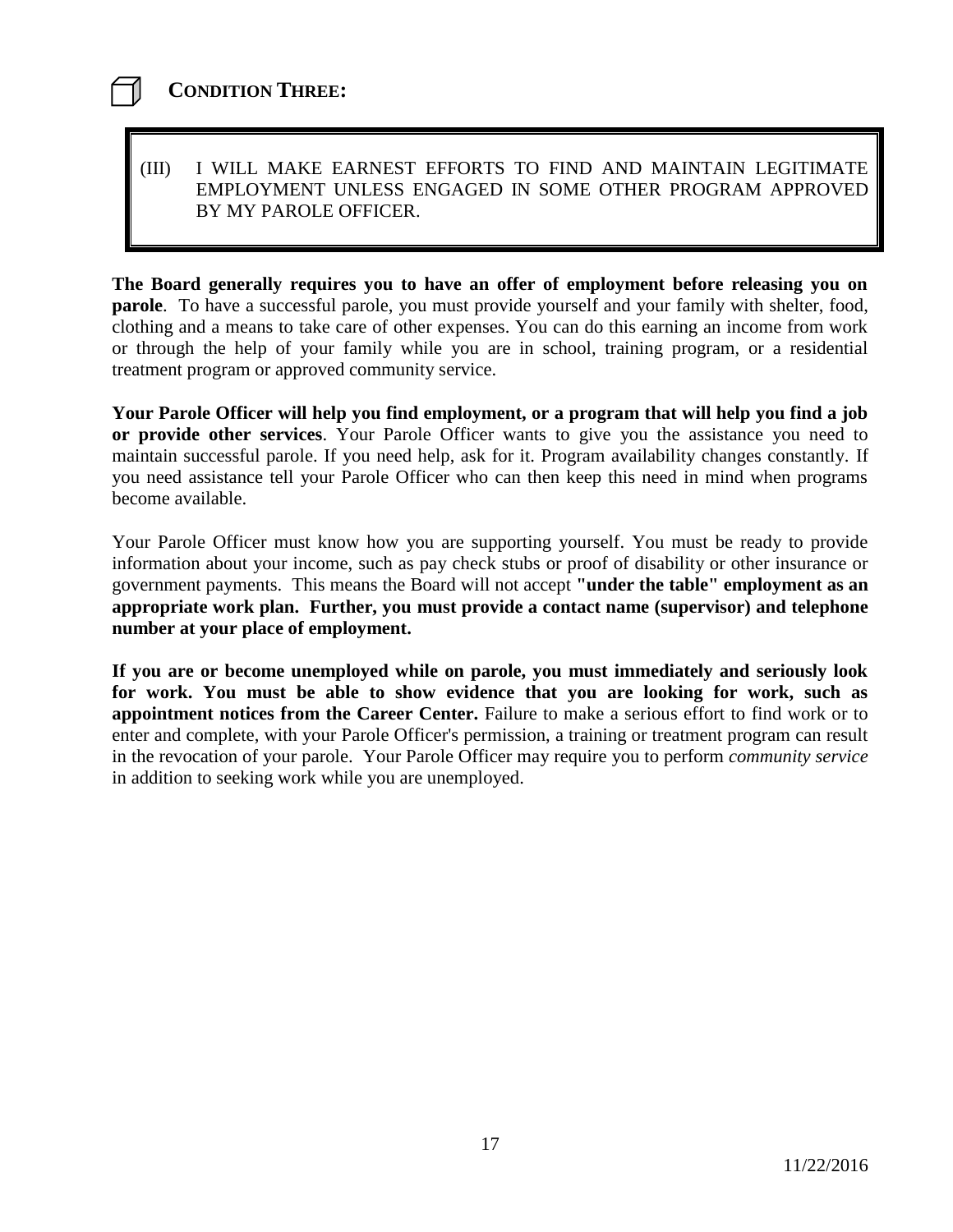(IV) I WILL NOT ASSOCIATE WITH PERSONS I KNOW TO HAVE A CRIMINAL RECORD, OR WHO ARE KNOWN TO BE ENGAGED IN A VIOLATION OF LAW. THIS PROHIBITION DOES NOT APPLY WHERE SUCH ASSOCIATION IS INCIDENTAL TO MY PLACE OF RESIDENCE OR EMPLOYMENT, OR CONNECTED WITH ACTIVITIES OF A BONAFIDE POLITICAL OR SOCIAL ORGANIZATION. HOWEVER, THE PAROLE BOARD RETAINS AUTHORITY TO IMPOSE LIMITS TO THESE LATTER ACTIVITIES AS A SPECIAL CONDITION OF PAROLE WHERE SUCH ASSOCIATION IS INCONSISTENT WITH MY APPROVED PAROLE PLAN.

You are more likely to be successful in obeying the law if you stay away from people who have criminal records or who may be currently committing crimes. You need to take care in choosing your friends. You must avoid people who might make it easy for you to break the law.

**In special circumstances, your Parole Officer or Parole Supervisor can, give you permission to associate with a person who has a criminal record. These special circumstances must involve your home or family, your job or a legitimate social or political activity. This permission may include limits on the time, frequency and places where this association can take place.**

Remember, if you are with another person while that person is involved in an illegal activity (gambling or drug use for example) you are violating this condition of parole, even if that person does not have a criminal record at that time. If you are arrested with a person who has a criminal record, you are violating this condition.

**You must not visit any correctional institution without the express written permission from your Parole Officer and the superintendent of the institution.**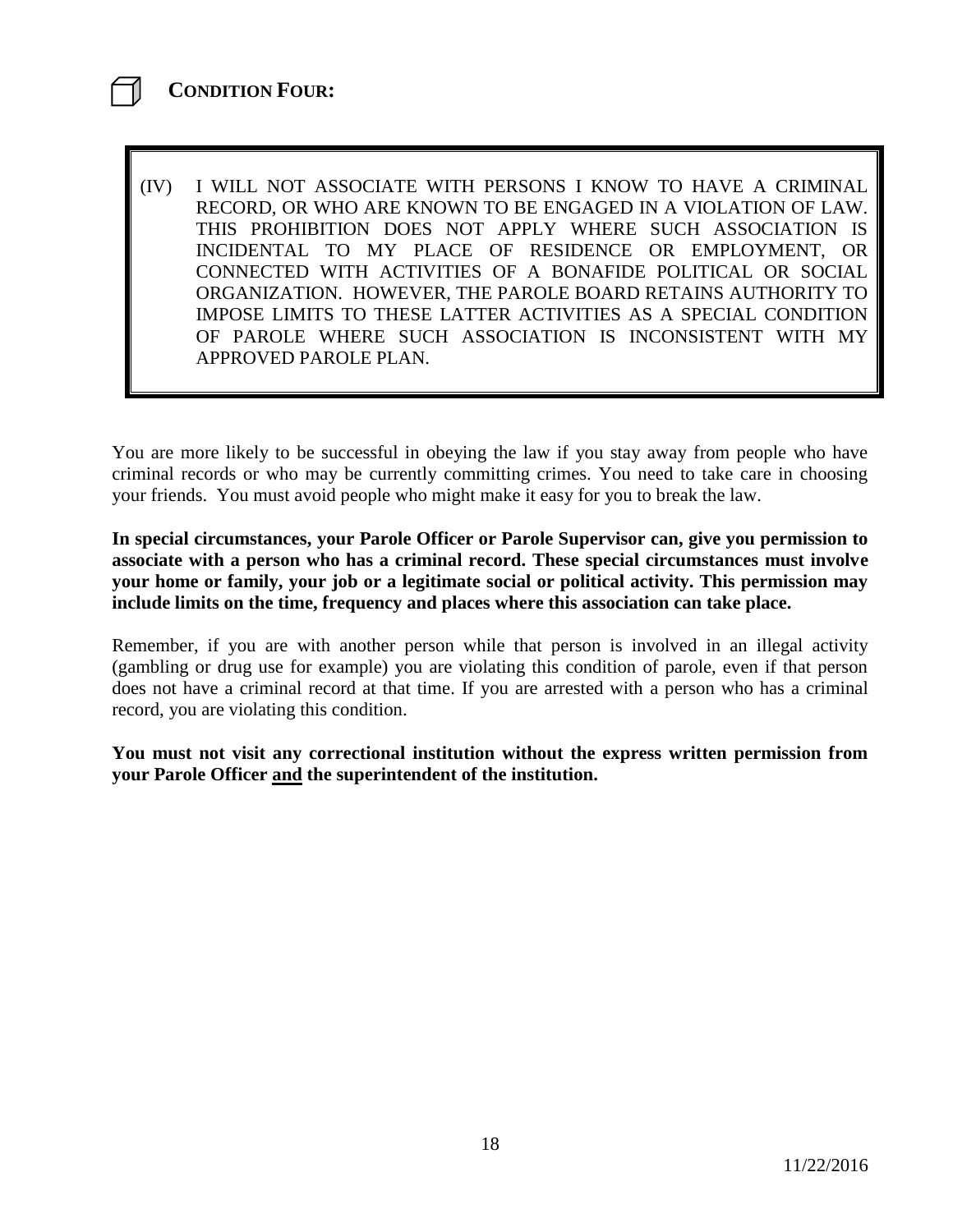# **CONDITION FIVE:**

### (V)I WILL NOT LEAVE THE STATE.

**After six months of successful parole supervision, you may leave Massachusetts for more than 24 hours but only if you get a travel permit from the Parole Board before you travel and you are not in a special supervision program that prohibits all travel outside Massachusetts**.

- Your must request a travel permit at least five (5) business days before the date you plan to leave Massachusetts if you travel is approved by a superior parole officer. If the full Board must authorize your travel permit, then you must submit your request at least 30 days before you plan to leave.
- Permission to travel cannot be given unless you complete the *Travel Permit Form*, which requires certain information including the destination of your trip, the reason for the trip, the dates of travel, method of traveling and names of companions. A copy of the form is found on page 35 of this Manual.
- A travel permit will not be issued for longer than fourteen  $(14)$  days, but may be extended up to 30 days for unforeseen circumstances.
- An emergency travel permit shall not exceed five days.

Unless an emergency exists, **no** travel permits shall be granted where the parolee:

- $\triangleright$  has a special condition of parole which prohibits out of state travel;
- $\triangledown$  has not completed six months of successful parole adjustment;
- $\triangleright$  has a pending Parole Board action for a major violation;
- $\boxtimes$  has an active "Warning" or "Final Warning" vote from the Parole Board;
- $\triangledown$  is under investigation;
- $\triangleright$  is under intensive supervision.
- $\triangledown$  owe \$160 or more in supervision fees

### **A supervising parole officer may authorize a travel permit. However, a majority of the full Board must approve travel for the following categories of crimes or parolees:**

- $\triangledown$  travel outside the United States;
- $\triangledown$  parolees serving a life sentences;
- $\boxtimes$  parolees who have had their sentences commuted; and
- $\triangledown$  parolees who have been convicted of the following offenses:

- assault with intent to murder (G.L. c. 265, s. 15);
- rape (G.L. c. 265, s. 22);
- rape of a child by force (G.L. c. 265, s. 22A);
- rape and abuse of a child (G.L. c. 265, s. 23);
- assault with intent to rape (G.L. c. 265, s. 24);
- assault with intent to rape a child (G.L. c. 265, s. 24B);
- sex offense
- mayhem (G.L. c. 265, 14);
- kidnapping (G.L. c 265, 26).

manslaughter (G.L. c. 265, s. 13);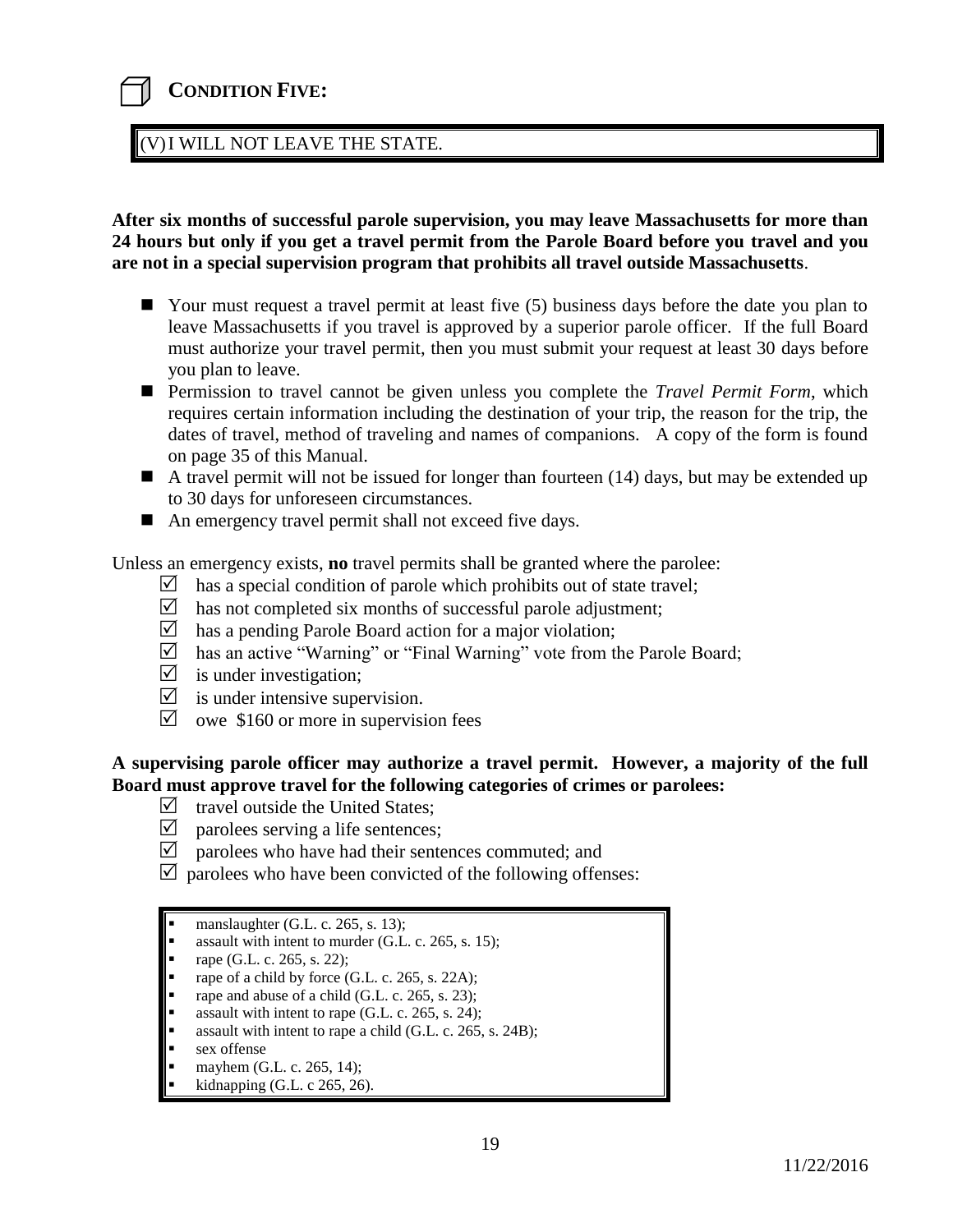In all circumstances, your Parole Officer and Parole Supervisor will make the decision or make recommendation to the Board about your request for permission to leave Massachusetts. If they decide that a trip is likely to create difficulties for you in meeting your obligations as a parolee, they will deny permission to travel.

# **Do not purchase airline or other tickets before the approval of any travel request.**

# **CONDITION SIX:**

# (VI) SUPERVISION FEE

Section 368 of chapter 26 of the Acts of 2003; chapter 303 of the Acts of 2006 authorizes the Parole Board to assess a monthly supervision fee as a condition of Parole, upon offenders granted parole release under supervision by the Massachusetts Parole Board.

The Transitional Parole Officer is responsible for advising each offender of his/her obligation to pay a monthly supervision prior to parole release. Each offender will pay a total of \$80.00 per month which includes \$75.00 supervision fee plus an additional five dollars (\$5.00) for a parolee victim services surcharge.

Each offender will sign a Parole Supervision Fee Acknowledgement Form prior to release. A copy will be forwarded to the supervising parole officer.

Offenders should actively pursue a release plan that includes full-time employment.

If an offender claims inability to make payment of the supervision fee due to indigence, the offender has the responsibility to bring that claim to the supervising parole officer for review after release on parole.

All parolees shall be required to pay the supervision fee unless otherwise waived by Parole personnel. Therefore, it is understood that this fee will be automatically assessed upon each and every parolee. It is the responsibility of the parolee to raise claim to his/her supervising parole officer that he/she is unable to pay the ordered fee, to complete the Financial Declaration Form (FDF) clarifying the specific reasons for the claim and to provide back-up verification and documentation confirming the claim submitted. Suggested documentation to provide verification of the parolee's status may include:

- Most recent tax forms noting assets and debts;
- Credit report submitted by the parolee to the parole officer;
- Proof of employment, with anticipated wage rate noted;
- Bank or other account balance documents;
- Proof of medical or other disability limiting employment;
- Proof of dependents, including copies of birth records, etc;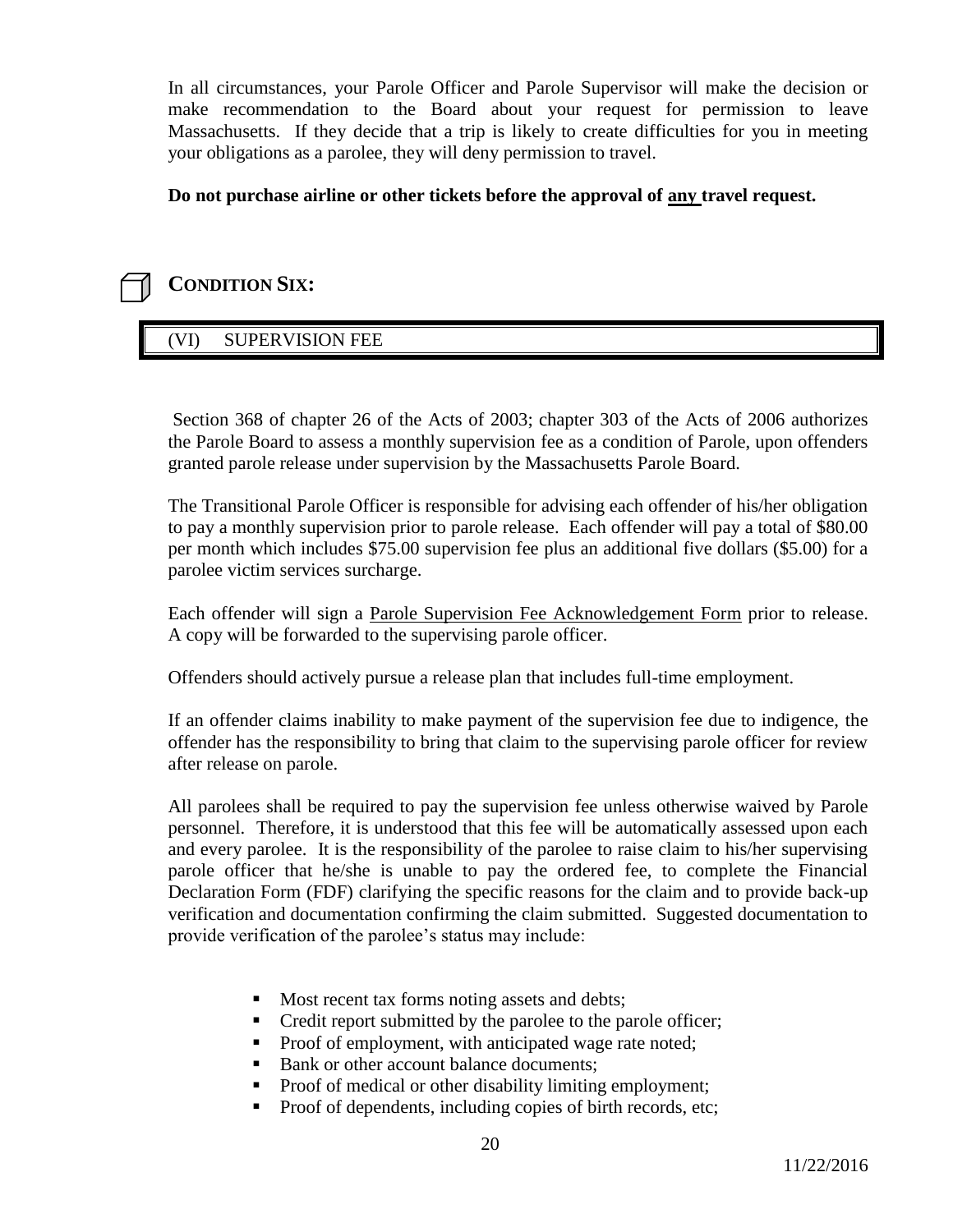• Proof of any other outstanding debts.

The Financial Declaration Form, along with documentation, shall be reviewed by the Parole Officer and submitted to the Parole Supervisor for review in determining eligibility of the parolee to pay the supervision fee. The Parole Officer shall also require the parolee to complete the Waiver to Perform Credit Check as part of the Financial Declaration package. The Parole Supervisor after review may deem it appropriate to recommend a temporary or permanent waiver of the supervision fee. Final decision of a temporary or permanent waiver or reduction in the amount of the supervision fee will be made by the Chief of Field Services or his/her designee.

It should be noted that a parolee's inability to hold a job may not, alone, justify the authorization of a waiver.

# **CONDITION SEVEN:**

# (VII) I WILL NOT SERVE AS AN INFORMANT OR SPECIAL AGENT FOR ANY LAW ENFORCEMENT AGENCY.

Without specific approval of the Parole Board, you cannot gather information regarding criminal activities at the request of any law enforcement agency if this would require that you:

- $\Box$  Engage in criminal acts;
- $\boxtimes$  Associate with others who are or have been involved in, or who are planning criminal acts, or who are themselves associating with others who are or have been involved in such acts;
- $\triangledown$  Violate any of the conditions of your parole; or
- $\triangledown$  Jeopardize your or your family's life or safety.

### **Special, limited exceptions to this rule may be made only with the specific written approval of the Parole Board and or before you can start gathering information.**

The purpose of this condition is to prevent you from becoming involved in difficulties that might put your freedom or safety in jeopardy. **This parole condition does not prevent you from giving any information already in your possession to a law enforcement agency about crimes that have occurred.**

No other law enforcement agency can waive this condition. You must first get written permission from the Parole Board before acting as an informant.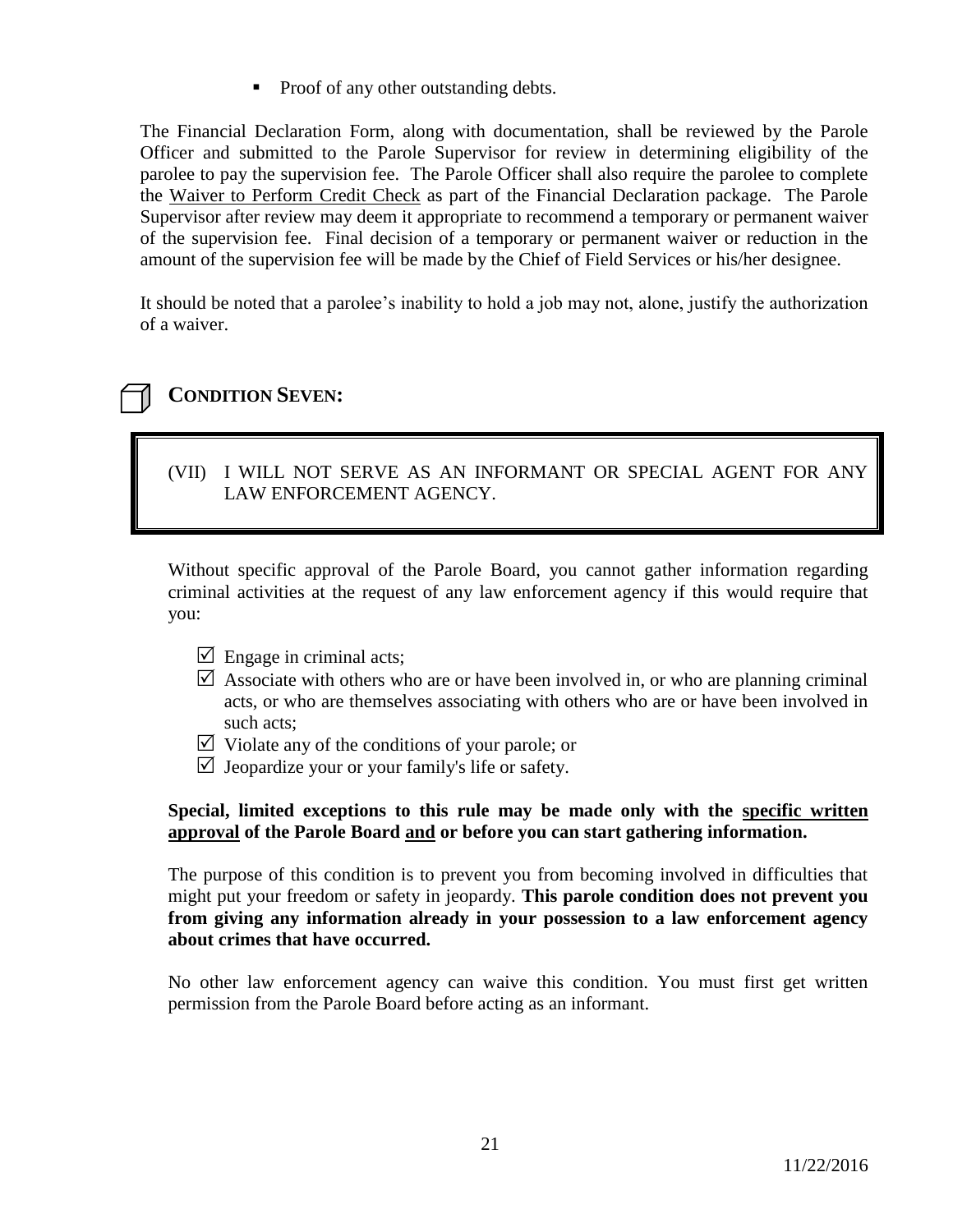# **CONDITION EIGHT:**

# (VIII) SPECIAL CONDITIONS.

The Parole Board may decide that you will be more likely to have a successful parole if it sets special conditions in addition to your general parole conditions. A special condition is designed to help you deal with specific problems or issues that have been or may be a source of trouble for you. Special conditions can be used to assist parolees who have problems with alcohol or drug abuse or who can benefit from mental health counseling. The Board may add other special conditions if necessary during your parole term.

The special conditions that apply to you, if any, appear on your parole permit. Your Field Parole Officer will review these with you after you are released from custody during your first meeting.

### **You must obey these special conditions of parole just as you must obey the standard conditions of parole. Failure to obey a special condition of parole can result in the Board revoking your parole.**

The following are two examples of special conditions imposed by the Board.

■ Drug and Alcohol Testing**: Generally, all parolees are subject to random drug testing**. Your Parole Officer, unless otherwise mandated by the Board, determines the frequency of your testing.

**Polygraph Examinations:** All parolees with a special condition of "must take a polygraph exam" and sex offender parolees on intensive supervision are subject to polygraph examinations at the direction of the parole officer case team. All other parolees may be required to submit to a polygraph examination upon direction of the parole officer in order to ensure that the parolee is in compliance with parole conditions. **Results of the polygraph examination shall not be the sole basis for the revocation of parole.**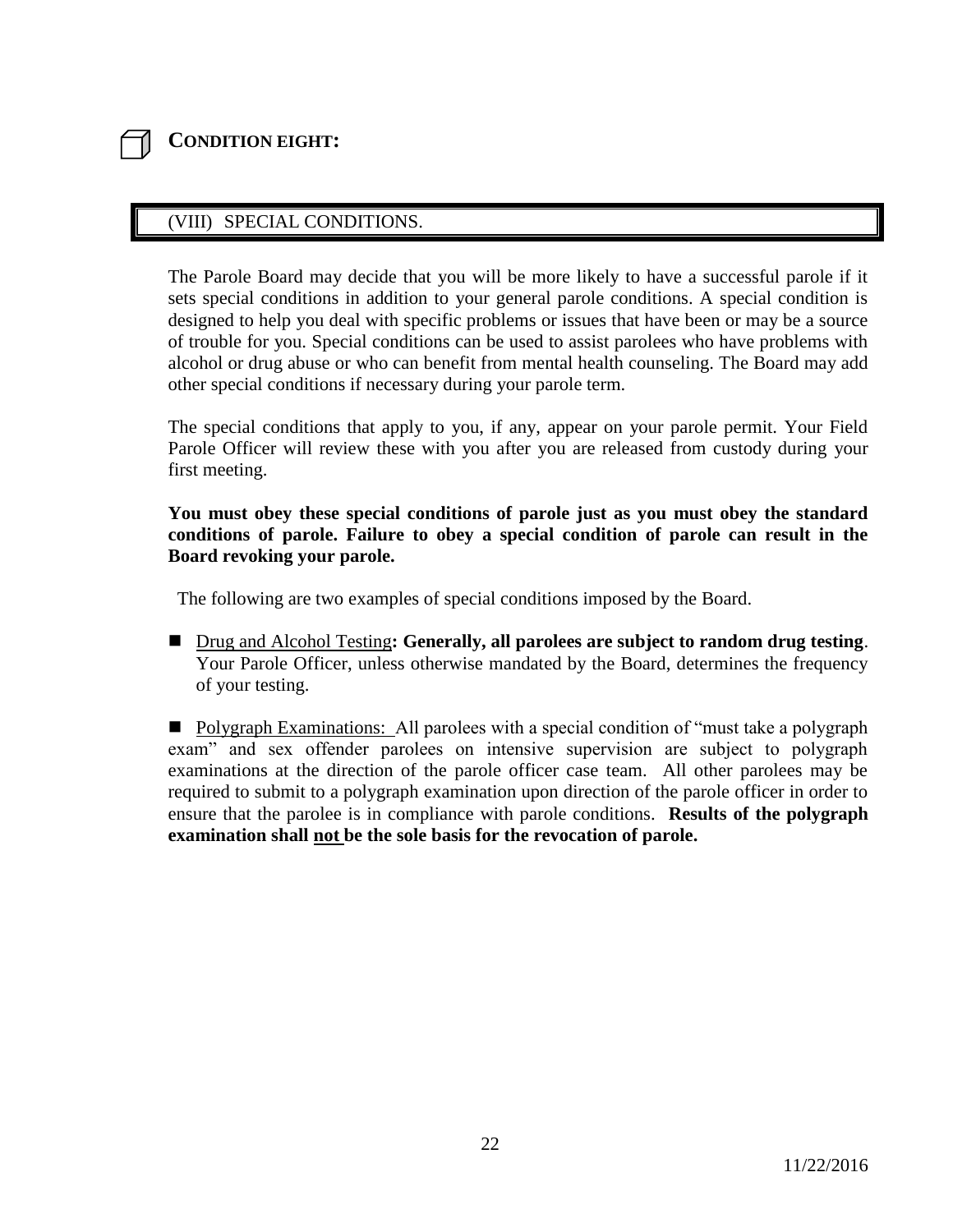# **THE REVOCATION PROCESS**

# **GROUNDS FOR REVOCATION**

### **The Board may revoke your parole for various reasons. Revocation of parole status and further imprisonment occurs after consideration of less severe sanctions and alternatives to confinement.**

Reasons for revoking parole include failure to comply with some of the previously discussed responsibilities. Grounds for revocation include:

- $\triangledown$  Criminal behavior:
- $\triangledown$  Failure to comply with conditions;
- $\triangledown$  Failure to comply with Parole Officer requests;
- $\triangledown$  Reasonable belief of the Parole Officer that the offender is about to lapse into criminal ways; and
- $\triangledown$  Determination that the parole permit was issued, in whole or in part, as the result of false or fraudulent information provided by or on behalf of the parolee.

During the process described below, the Board will determine whether there have been violations of parole and whether your parole permit should be revoked.

# **REVOCATION PROCESS**

# **1. PAROLE VIOLATION REPORT**

Your Parole Officer and Parole Supervisor may submit a Parole Violation Report (PVR) to the Parole Board charging you with violating one or more parole conditions. The Members of the Board will use the PVR and any additional evidence to determine the appropriate sanctions in your case. Some of the actions the Board may take include increasing your level of supervision, issuing a warning, adding more conditions of parole, and whether revocation proceedings should begin.

# **2. PRELIMINARY REVOCATION HEARING**

# **SCHEDULING OF HEARING**

If the Board decides that it wants to examine whether the charges of parole violations warrant the revocation of your parole, the first step is to schedule you for a preliminary revocation hearing.

**PLACE OF HEARING**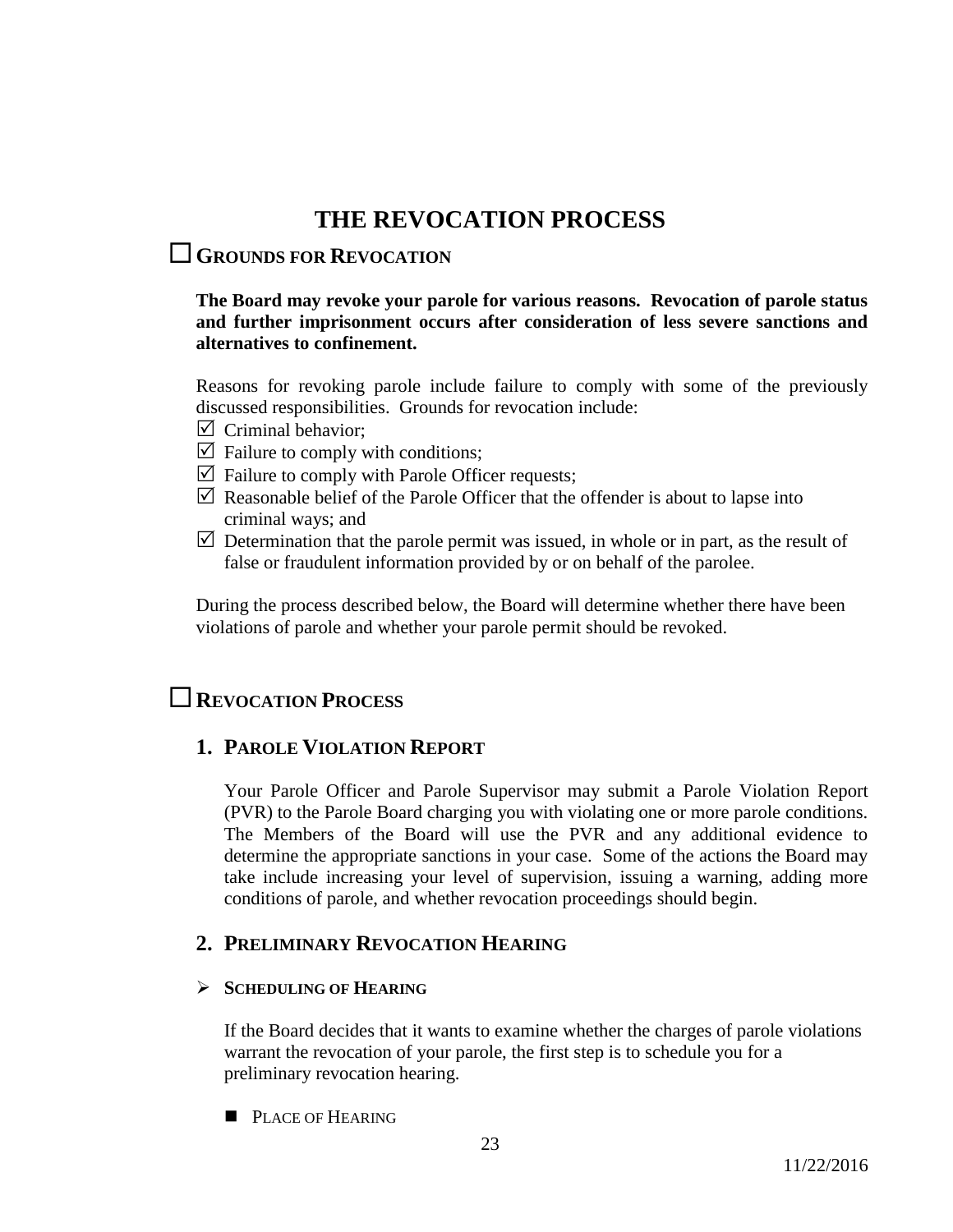The Board, Hearing Panel, or your Parole Officer may authorize a preliminary revocation hearing held in the community without the need to return you to custody. At this hearing, a determination will be made as to whether you have violated the conditions of parole as alleged in the PVR. You will receive notice of the date, time, place, and charges at least 48 hours before the hearing. If the Parole Officer believes that you have lapsed or are about to lapse into criminal ways or violated the conditions of your parole and cannot remain in the community, he or she may, with the consent of a parole supervisor, issue a warrant for temporary custody. This detainer authorizes your detention during which the Board will give you a preliminary hearing. You will receive notice of the date, time, place, and charges at least 48 hours before hearing.

If you are *arrested on new charges*, a detainer will issue and the Board will proceed with the preliminary hearing process. During this time, but no later than 48hours before your hearing, you will be notified in writing of the alleged violations, the date and time of your hearing and your rights at this hearing.

**POSTPONEMENT, WAIVER, OR SUBSTITUTION OF PRELIMINARY HEARING** 

You may *postpone your preliminary parole revocation hearing* to obtain legal representation or the attendance of witnesses. **A second detainer may issue if the Board grants a postponement.**

You may waive your preliminary hearing. If you waive your hearing, the Board will vote to provisionally revoke your parole and will issue a parole violation warrant. **If you are being held in custody by bail or another warrant, the issuance of a parole violation warrant will stop the running of your sentence from which you were paroled**.

The Board may provisionally revoke your parole and issue a parole violation warrant without a hearing in the following situations, which substitute for your hearing:

- $\triangledown$  conviction for a criminal offense,
- $\triangledown$  guilty finding,
- $\triangledown$  probable cause finding,
- $\boxtimes$  grand jury indictment,
- $\triangledown$  finding of preliminary or final probation violation, or
- $\triangledown$  Evidence that you have absconded from supervision.

# **PROCEDURE AT PRELIMINARY PAROLE REVOCATION HEARING**

**A Hearings Examiner, an employee of the parole Board, will conduct your preliminary revocation hearing**. The Hearing Examiner may consider any reliable or relevant evidence and this evidence must be disclosed to you in written or verbal form. At the end of your hearing, the Hearing Examiner will write a report to the Parole Board.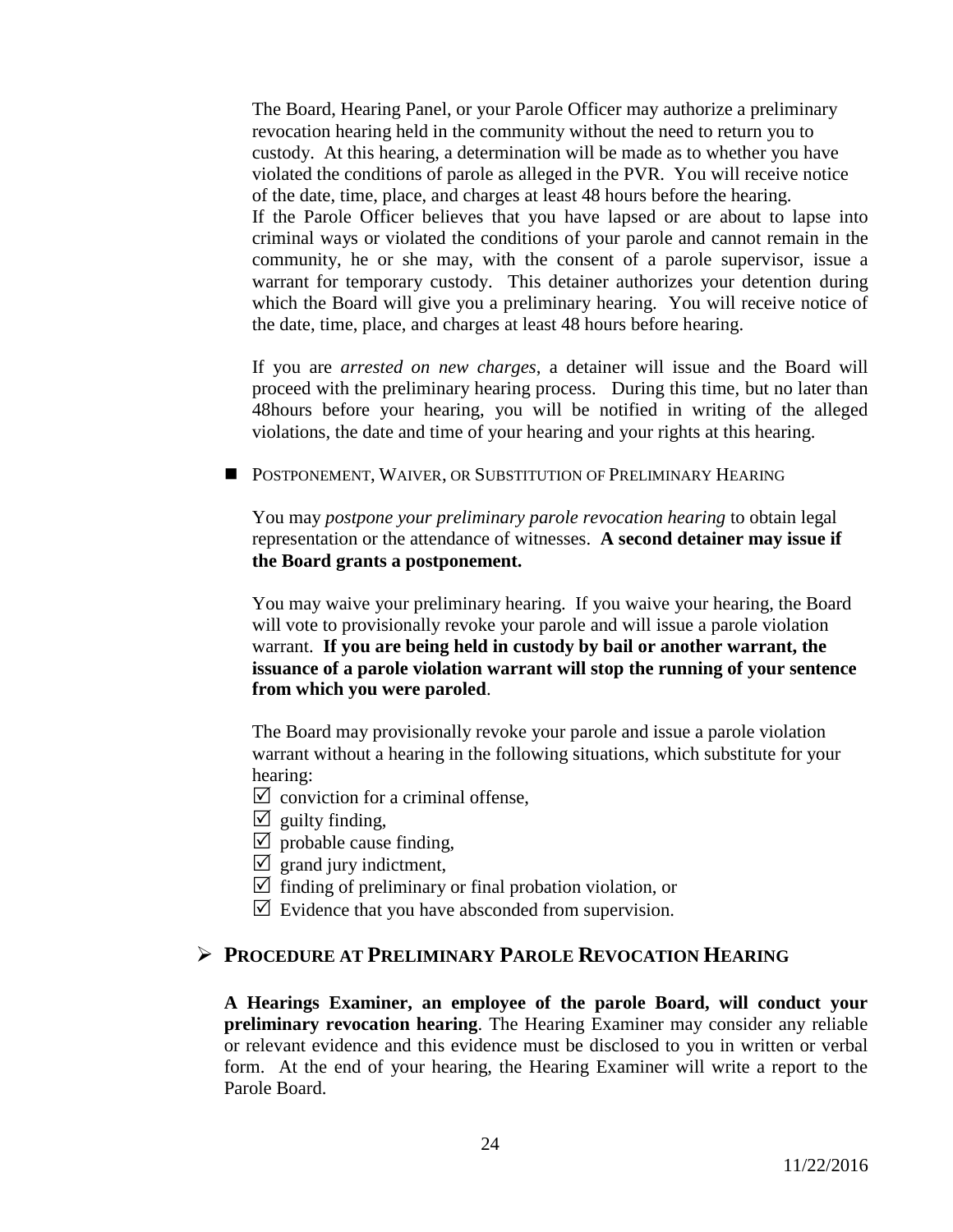The Hearings Examiner's report, submitted to the Board, will evaluate whether there exists *reasonable grounds to believe* a violation of parole occurred and *whether there is probable cause to provisionally revoke parole* and hold you pending final revocation proceedings.

**The hearing examiner's report to the Board is only a recommendation.** The Board makes the final decision as to whether it should provisionally revoke your parole. If the Board votes to provisionally revoke your parole you will be brought back to prison if your preliminary hearing was in the community, or continue to be incarcerated if you are already in prison.

# **3. ISSUANCE OF A PAROLE VIOLATION WARRANT**

**The Board will issue a parole violation warrant ordering your incarceration if the Board votes to provisionally revoke your parole.**

**Service of your sentence stops upon the issuance of a parole violation warrant and does not resume again until it is served**. It is served when you are physically detained under the Board's warrant. Upon the service of the parole violation warrant, a final revocation hearing will be scheduled within 60 days.

If you are being held on a bail warrant due to new criminal charges or serving a sentence for a crime committed on parole (intervening criminal sentence), the Parole Board warrant may remain lodged behind such sentence until you finish serving your new sentence, whether by discharge or parole. **From the time the Board issues the warrant until the service of the warrant you are not serving your sentence from which you were paroled.** If you are serving an intervening sentence, the final revocation hearing will be scheduled at the same time you are parole eligible on the intervening crime.

# **4. FINAL REVOCATION HEARING**

- **EXECUTE:** RIGHTS BEFORE THE FINAL REVOCATION HEARING
	- You may make a written request for disclosure of documents and attendance of witnesses before your final revocation hearing.
	- At least 72 hours before your scheduled final revocation hearing, you will receive written notice of the following:
		- $\triangledown$  Time and place of the hearing;
		- $\triangledown$  List of charges;
		- $\triangledown$  Procedural rights a the hearing;
		- $\boxtimes$  Right to apply for provided counsel, postpone or waive your hearing; and
		- $\triangledown$  Possible actions that may be taken by the Board Members.
- POSTPONEMENT OR WAIVER OF HEARING

You may *postpone* your final revocation at any time. You may not postpone for more than one year and you may only postpone to: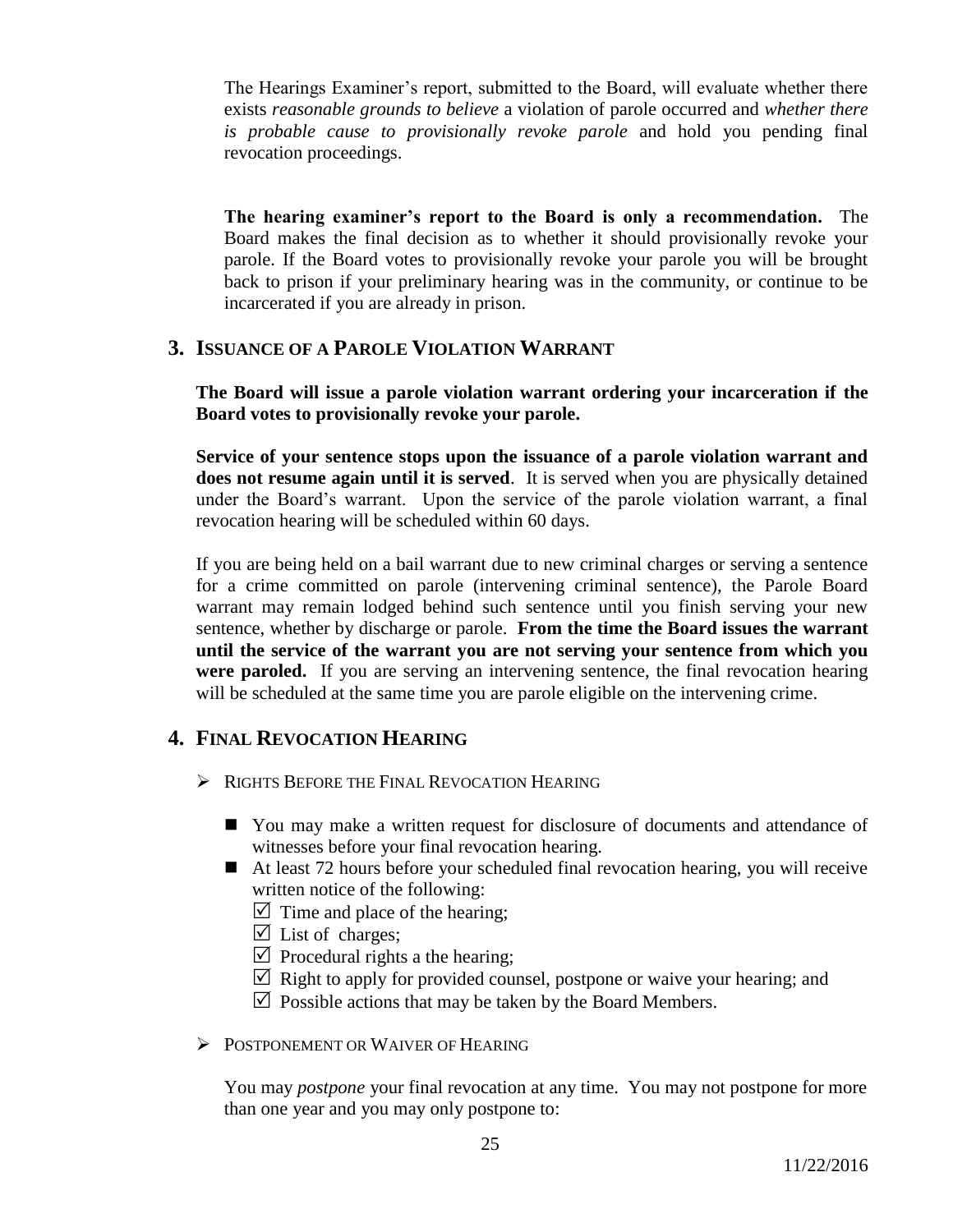- $\triangledown$  obtain legal representation,
- $\triangledown$  prepare for the hearing,
- $\triangledown$  resolve pending criminal or disciplinary charges; or
- $\triangledown$  Secure the attendance of witnesses.

You may waive your final hearing. You may waive your hearing only when you have received written notice of the charges and your rights during this hearing. A waiver results in the Board finding that you are guilty of all the charges of parole violations and denying your re-parole on that sentence.

# **RIGHTS DURING THE REVOCATION PROCESS**

- You may come and speak for yourself or you may refuse to make any statement during your revocation hearings. If you choose to remain silent, a decision will be made on the available information.
- You may bring any documents or individuals that can give relevant information to the hearing panel. If people are unable to attend the hearing, they may forward a written statement to the hearing panel at the Agency's Central Office.
- The hearing panel must disclose the evidence against you.
- You may ask that individuals who have given information against you appear at the hearing so that you can question them. Such a request must be made before the hearing to a parole officer or immediately upon the commencement of the hearing to the hearing panel. If the request is denied, you will be given the reason(s) for the denial.
- You may have the assistance of an attorney at this hearing. If you cannot afford to hire an attorney, you may request the Board provide counsel and be evaluated to determine if you qualify for provided counsel.
	- If you are indigent, you will be provided counsel if you are incapable of speaking effectively and if you have a timely and colorable claim that (a) you did not commit the alleged violation of the parole conditions; or (b) that, even if the violation is a matter of public record or is uncontested, there are substantial reasons which justified or mitigated the violation and make revocation inappropriate, and the reasons are complex or otherwise difficult to develop or present.

If an attorney is not provided, you may still be represented but must obtain your own attorney.

■ You, or your attorney, may request the re-scheduling of your hearing for just cause. For example, verified illness/hospitalization, failure to receive sufficient or timely notice, or attorney schedule conflict.

### **DECISIONS MADE BY THE BOARD**

- A panel of Board members will conduct your Final Revocation hearing and determine whether or not you violated your parole terms and whether you will be re-released on parole supervision.
- If the Board does not find by a preponderance of the evidence that you violated a condition of parole, your supervision will resume within 24 hours unless more time is necessary to notify victims or approve your home plan. The Board may modify your parole conditions at this time.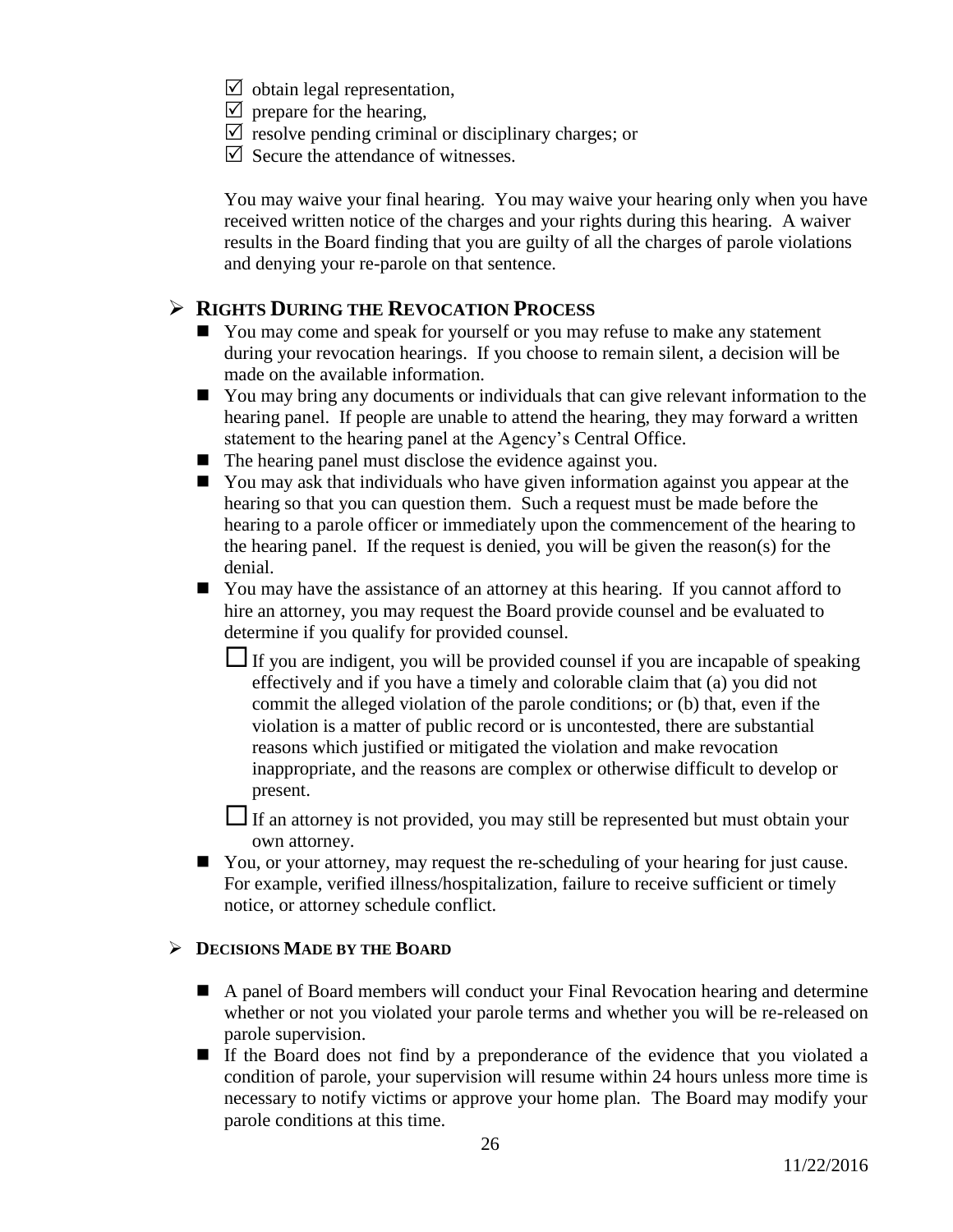- Where the Board finds by a preponderance of the evidence that you did violate your parole condition(s), it will "affirm" your provisional parole revocation. The Board may either set a re-parole date pending the fulfillment of certain conditions or the Board may vote to deny re-parole.
- WRITTEN NOTICE OF DECISION AND SUMMARY OF REASONS
	- $\blacksquare$  Within 21 days after the decision to revoke parole status after the final revocation hearing, you will receive written notice of the decision and summary of the reasons.
	- $\blacksquare$  If parole release is granted, you will receive notice of the decision and any special conditions of release.

# **5. APPEAL AND RECONSIDERATION RIGHTS**

- APPEAL RIGHTS
	- You may appeal the decision of the Board within **30 days** of receiving written notice of the Board's decision. Your appeal must be in writing and delivered to your Institutional Parole Officer.
	- You may base your appeals only on the following grounds:
		- $\triangledown$  The decision was not supported by the reasons or facts as stated.
		- $\triangledown$  The decision was based on erroneous information and actual facts justify a different decision.
		- $\triangledown$  The hearing panel did not follow correct procedures.
		- $\triangledown$  There was significant relevant information in existence but not known to the parole hearing panel.
		- $\triangledown$  The special conditions of parole are unfair, cannot be obeyed under the circumstances and should be amended.
	- You are allowed one appeal during a 12-month period.
- **EXECONSIDERATION RIGHTS** 
	- You may petition for reconsideration in writing no **sooner than 90 days** after receiving notification of the Board's decision. Your petition for reconsideration must be in writing and delivered to your Institutional Parole Officer.
	- You may base your reconsideration petition only on the following grounds:  $\triangledown$  There is a material change in personal or other circumstances, which requires a different decision.
		- $\triangledown$  The tasks mandated by the parole hearing panel have been accomplished.
		- $\triangledown$  There are compelling reasons why a more lenient decision should be rendered.

# **You are allowed one petition for reconsideration during a 12-month period.**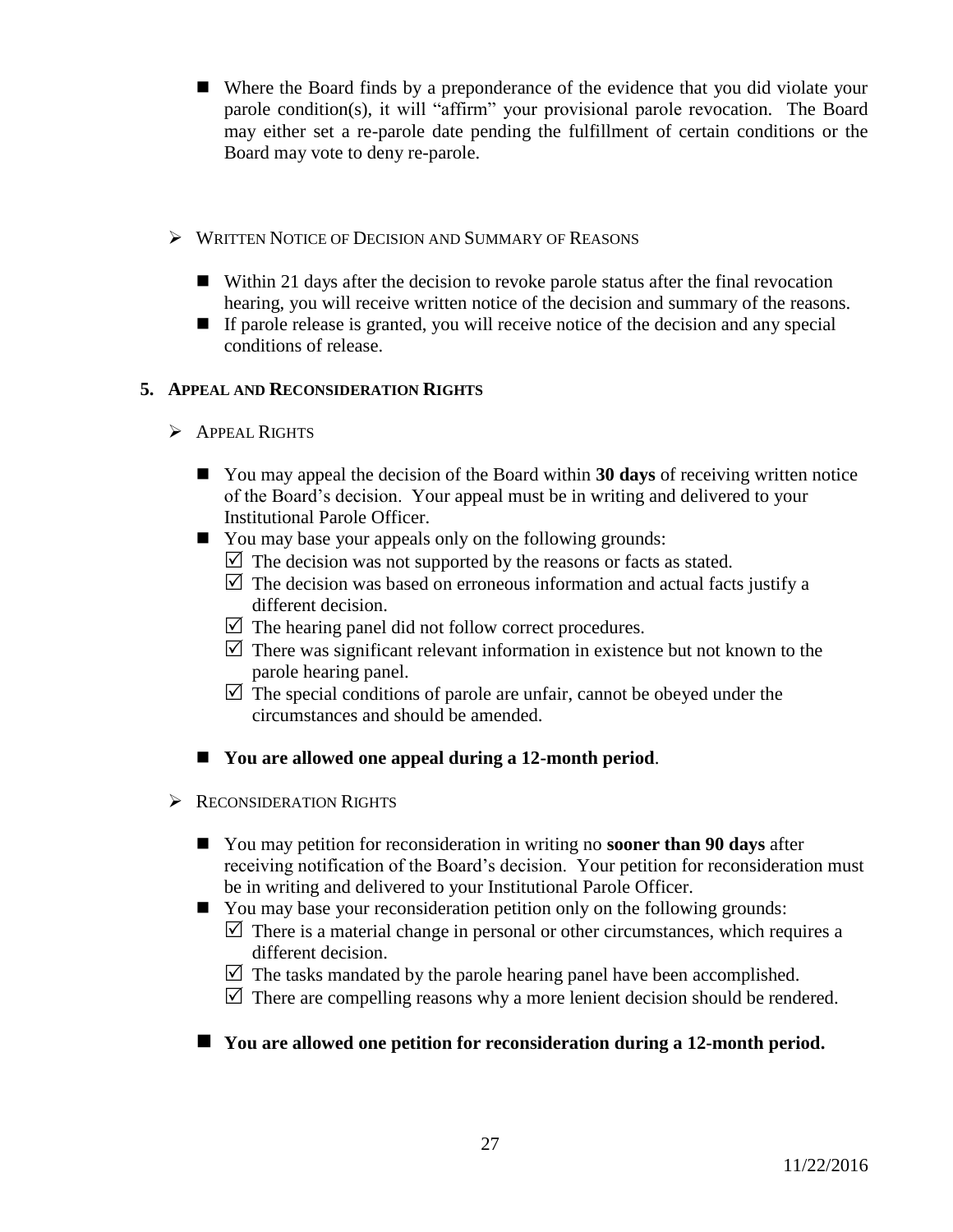# **THE PAROLEE GRIEVANCE PROCESS**

If you are dissatisfied with the manner in which you are treated by your Parole Officer or any other Parole Board staff member, you may file a complaint through the Parole Grievance Procedure. **You must follow the procedures described here.** Telephone calls to the Central Office will be immediately referred to your Field Parole Office. **The Board does not allow repetitive grievances based on the same circumstances.**

# **<sup>D</sup>EFINITION <sup>O</sup>F GRIEVANCE**

A grievance is a claim or charge of unfairness or oppression made by a parolee against an individual or group resulting from an act, occurrence, or condition pertaining to parole that is presented for resolution.

# **<sup>P</sup>OLICY**

The Board shall provide a mechanism designed to resolve parolee grievances in an orderly and expedient manner. Neither the Board personnel nor parolees shall be subject to retaliation for their use of these grievance procedures. The grievance procedure involves an informal and, if necessary, a formal written grievance. Records of the formal grievance process are maintained by the Parole Board in a file separate from other parolee records (case files, case notes).

# **<sup>I</sup>NFORMAL GRIEVANCE PROCEDURE**

Prior to submitting a written grievance, you must attempt to resolve your grievance informally with the individual primarily responsible for the act or action causing the grievance including discussing the issue with your Parole Officer. If the Parole Officer is involved in the problem, you must contact the Parole Officer's immediate supervisor.

# **<sup>F</sup>ORMAL WRITTEN GRIEVANCE PROCEDURE**

1. GRIEVANCE FORM

If the informal grievance procedure does not resolve the issue, you should obtain and complete a Grievance Form from your Field Parole Office, complete it in full, retain a copy and submit it to the supervisor of the Parole Office. (A copy of this grievance form is found on page 37 of this Manual.)

2. PAROLE OFFICER'S WRITTEN SUPPLEMENT

Your Parole Officer may submit a written supplement to your grievance form. If the written supplement is a basis for the decision, this supplement report shall be disclosed to you.

### 3. LEVEL I REVIEW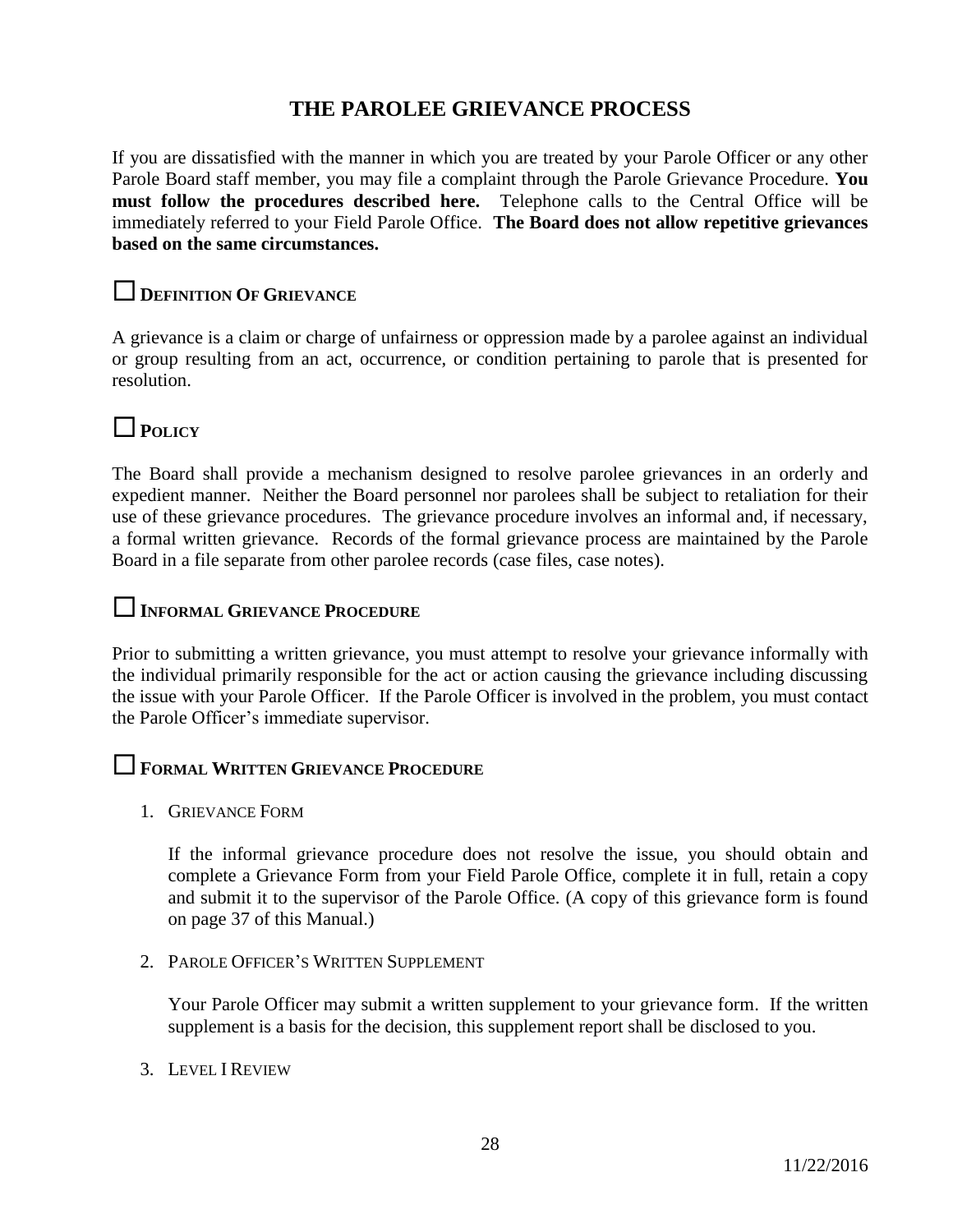The supervisor shall investigate and attempt to resolve your grievance within 10 workdays of receiving the completed grievance form.

- 4. LEVEL II REVIEW
	- If you are dissatisfied with the decision in Level I, you may appeal the decision by forwarding a copy of the Level I Form and a completed Level II form to the Chief or Deputy Chief of Field Services.
	- Level II Form to the Chief or Deputy Chief of Field Services. You may send these documents to the Chief or Deputy Chief of Field Services at the Board's Central Office by mail or facsimile (fax).
	- Your Level II appeal must be postmarked or faxed within **five (5) days** from the date the Level I decision was returned to you.
	- The Chief or Deputy Chief of Field Services may investigate and shall reach a decision and return notification to you within 10 days of receiving the written appeal form (Level II Form).
- 5. LEVEL III REVIEW

If you are dissatisfied with the decision in Level II, you may appeal the decision to the Chair of the Parole Board who may personally investigate the issue or assign a Board Member or staff member to do this function. The appeal to the Chair at the Central Office **must**:

- $\Box$  Be postmarked or faxed within **five (5) days** from the date that the Level II decision was returned to you; and
- $\triangledown$  Contain a copy of all records from the previous grievance levels.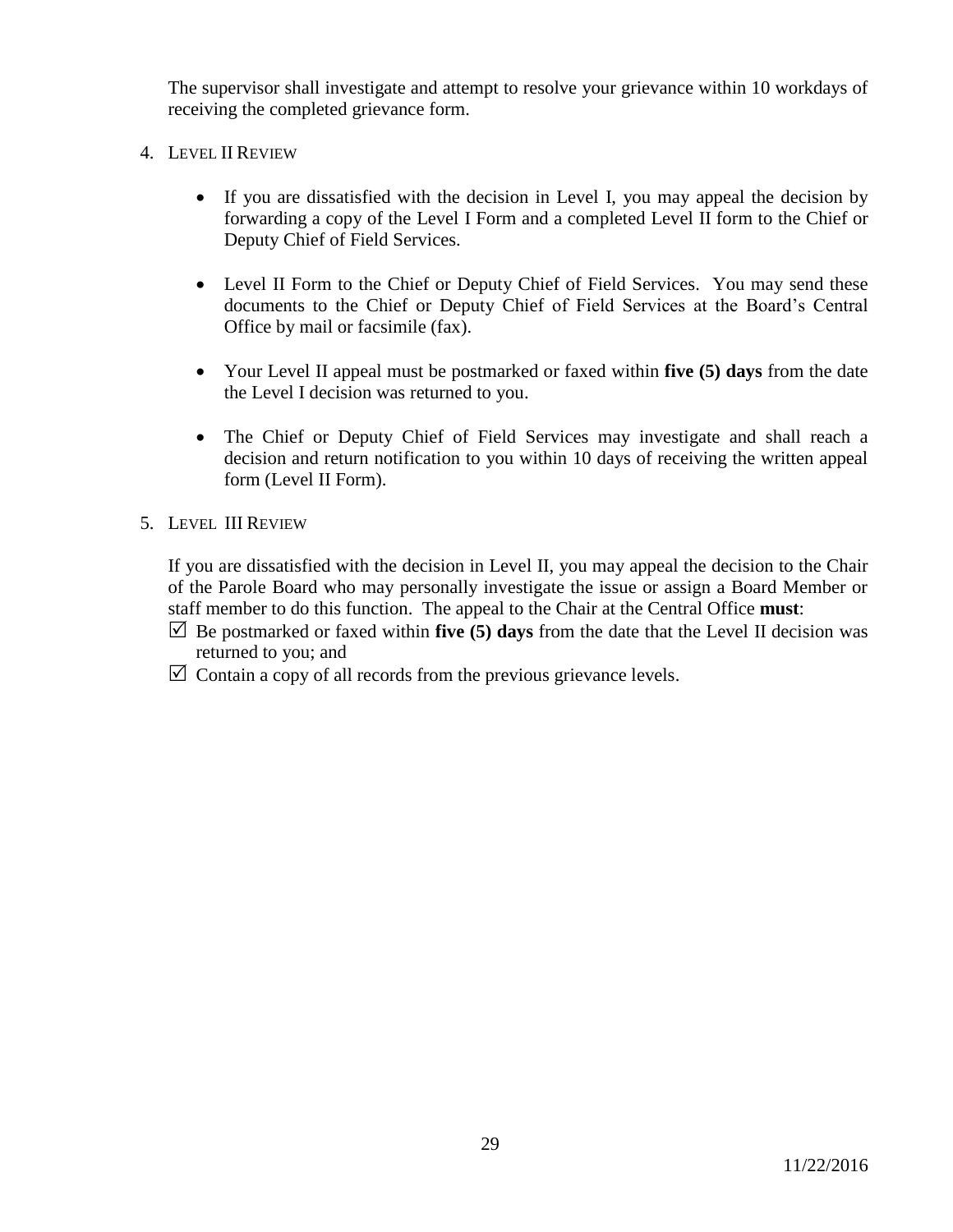# **PRISON RAPE ELIMINATION ACT (PREA)**

The Prison Rape Elimination Act otherwise known as PREA is a Federal statute which was passed unanimously by the United States Congress and signed into law in 2003 by President George W. Bush. The Act supports the elimination, reduction, and prevention of sexual assault and rape in correctional systems across the country. This includes federal, state, county facilities and all other law enforcement detention facilities.

The Massachusetts Parole Board is committed to enforcement of the PREA law. We have a zero tolerance policy for any incidents of sexually abusive behavior by a staff member, vendor, volunteer or parole detainee in any facility and we afford a number of internal and external methods for victims and third parties to report abuse or suspicion of abuse. All reports/allegations of sexual abuse or sexual threats are taken seriously and investigated in a thorough and objective manner. The Agency will aggressively pursue the discipline and prosecution of any perpetrator of sexual abuse. Victims and reporters of sexual assault will be afforded ongoing medical, mental health and victim services and will be protected from retaliation.

Parolees/Detainees may report any incident of sexual abuse to the following: his/her assigned Parole Officer; the Parole Supervisor of the Regional Office where the incident took place; the Agency PREA Coordinator; the local police department or state police barracks having jurisdiction of the location where the incident took place.

The Agency PREA coordinator is the Chief of Field services, who can be contacted at 508-650- 4500. In the case of an emergency or after hours, the Parole Supervisor and/or PREA coordinator may be reached via the State Police Emergency line, 508-820-2121, as detailed below.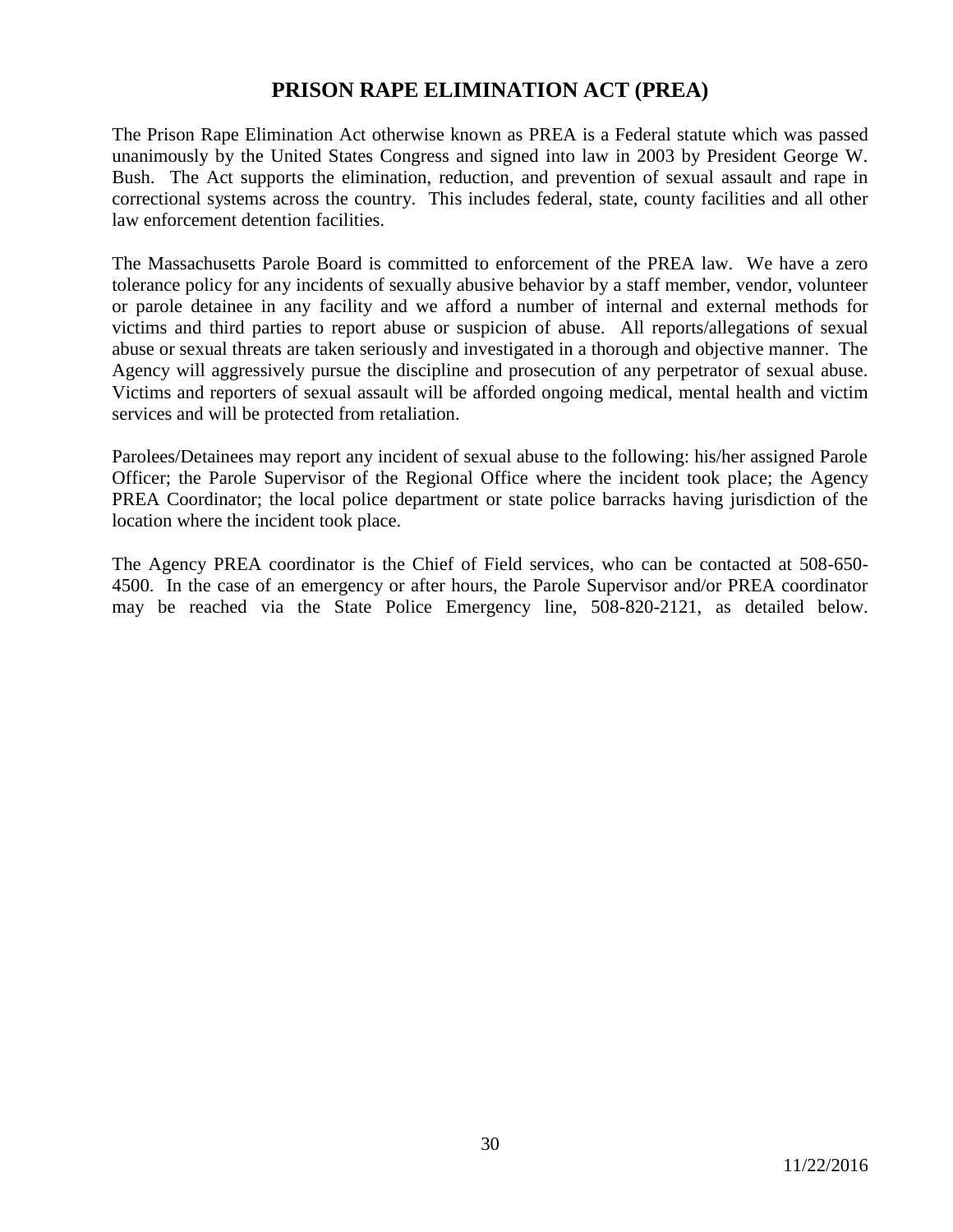# **IMPORTANT NUMBERS**

# YOUR PAROLE OFFICER INFORMATION
(Please complete prior to leaving the institution.)

| REGION: |
|---------|
|         |
|         |
|         |

# **EMERGENCY CONTACT WITH PAROLE**

IF YOU HAVE AN URGENT NEED TO SPEAK TO YOUR PAROLE OFFICER, TELEPHONE YOUR FIELD PAROLE OFFICE. THE TELEPHONE NUMBER IS NOTED IN THIS BOOKLET AND ON YOUR PAROLE PERMIT. IF YOU CALL WHEN THE OFFICE IS OPEN, A STAFF MEMBER WILL HELP YOU. IF YOU CALL WHEN THE OFFICE IS CLOSED, A TELEPHONE-RECORDING MACHINE WILL RECORD YOUR MESSAGE. THESE MESSAGES ARE CHECKED REGULARLY BY PAROLE STAFF. YOU WILL RECEIVE AN APPROPRIATE ANSWER TO YOUR MESSAGE AS SOON AS POSSIBLE. IF THE SITUATION IS OF AN EMERGENCY, YOU CAN ALL 508-820-2121. THIS IS THE STATE POLICE AND THEY WILL CONTACT A PAROLE DUTY OFFICER FOR YOU.

# OTHER IMPORTANT NUMBERS

| PAROLE BOARD CENTRAL OFFICE<br><b>12 MERCER ROAD</b><br><b>NATICK, MA01760</b> | MAIN#: (508) 650-4500<br>FAX: (508) 650-4598 |
|--------------------------------------------------------------------------------|----------------------------------------------|
| <b>STATE POLICE DNA DATABASE</b>                                               | $(888)$ 477-4DNA                             |
| <b>SEX OFFENDER REGISTRY</b>                                                   | $(800)$ 936-3426                             |
| DEPARTMENT OF REVENUE CHILD SUPPORT ENFORCEMENT DIVISION                       | $(800)$ 332-2733                             |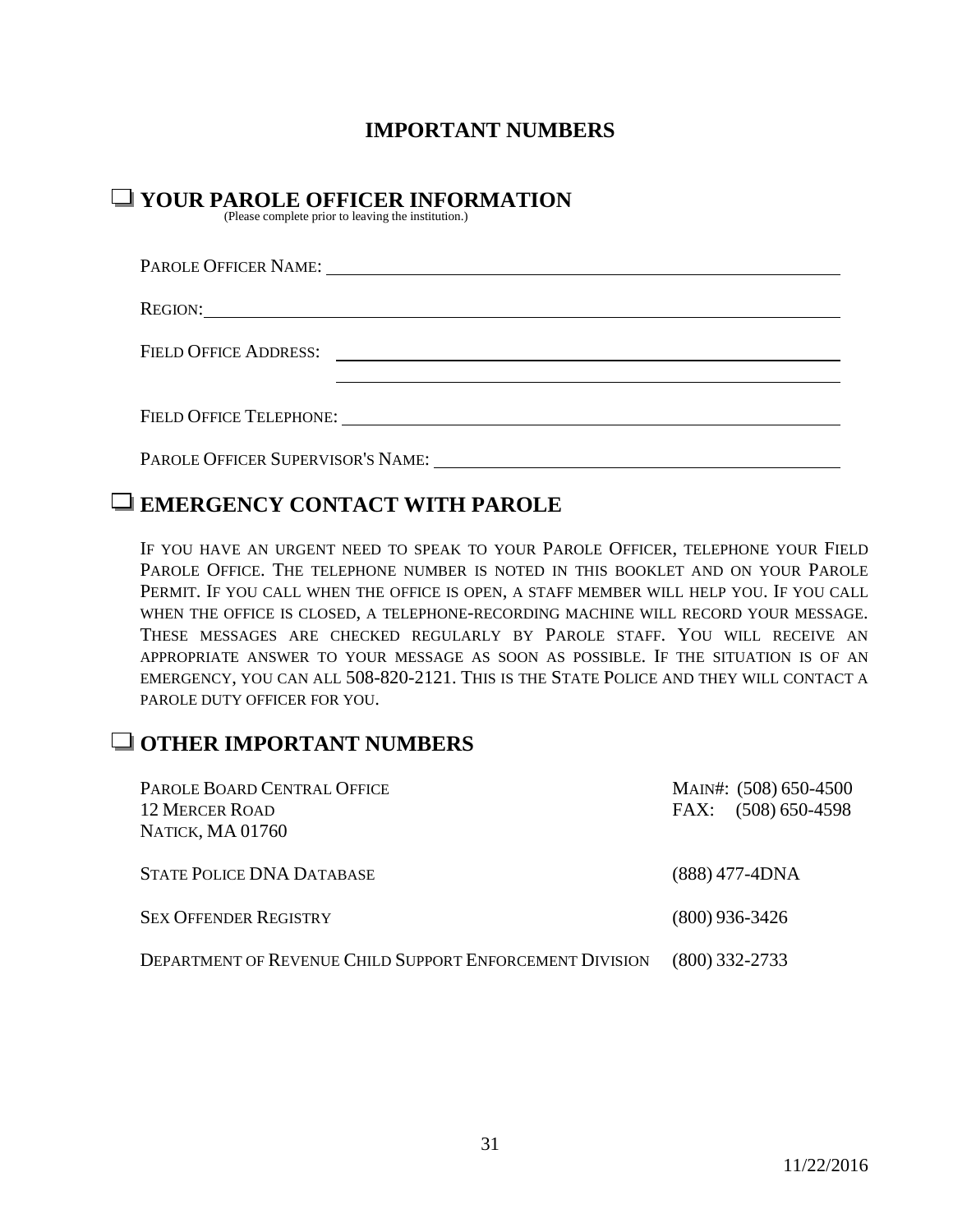### **FORMS**

#### **ACKNOWLEDGEMENT**

|                    | , have read the parolee manual and attended the Parole Supervision |
|--------------------|--------------------------------------------------------------------|
| (Name of offender) |                                                                    |

Orientation in which the material discussed in the manual was reviewed. I understand the responsibilities expected of me while I am on parole and understand the conditions associated with my release.

\_\_\_\_\_\_\_\_\_\_\_\_\_\_\_\_\_\_\_\_\_\_\_\_\_\_\_\_\_\_\_\_\_\_\_ \_\_\_\_\_\_\_\_\_\_\_\_

(Signature of offender) (Date)

(Print name of witness) (Signature of witness) (Date)

\_\_\_\_\_\_\_\_\_\_\_\_\_\_\_\_\_\_\_\_\_\_\_\_\_\_\_\_\_ \_\_\_\_\_\_\_\_\_\_\_\_\_\_\_\_\_\_\_\_\_\_\_\_\_\_\_\_\_\_\_\_\_\_ \_\_\_\_\_\_\_\_\_\_\_\_

### **CONSENT TO SEARCH**

In consideration of my parole release, I agree to consent to the search of my person, premises and property owned by me and/or under my care, custody and control, without a search warrant. My parole officers have my permission to take from my person, premises and property any letters, papers, material or any other things as evidence for criminal prosecution and/or parole violations in the case or cases under investigation.

\_\_\_\_\_\_\_\_\_\_\_\_\_\_\_\_\_\_\_\_\_\_\_\_\_\_\_\_\_\_\_\_\_\_\_ \_\_\_\_\_\_\_\_\_\_\_\_ (Signature of offender) (Date)

(Print name of witness) (Signature of witness) (Date)

### **HOME PLAN C.O.R.I. WAIVER**

\_\_\_\_\_\_\_\_\_\_\_\_\_\_\_\_\_\_\_\_\_\_\_\_\_\_\_\_\_ \_\_\_\_\_\_\_\_\_\_\_\_\_\_\_\_\_\_\_\_\_\_\_\_\_\_\_\_\_\_\_\_\_\_ \_\_\_\_\_\_\_\_\_\_\_\_

I agree to waive my confidential offender record information (C.O.R.I.) rights in connection with my proposed home plan and approved home plan. My parole officer has my permission to discuss my case with any persons connected with the home plan that I submit. Such information may include but is not limited to the sentence I am now serving, crimes in my criminal history, conditions of my parole, anticipated release dates and any other information that may be relevant to the persons with whom I am requesting to live.

\_\_\_\_\_\_\_\_\_\_\_\_\_\_\_\_\_\_\_\_\_\_\_\_\_\_\_\_\_\_\_\_\_\_\_ \_\_\_\_\_\_\_\_\_\_\_\_ (Signature of offender) (Date)

(Print name of witness) (Signature of witness) (Date)

32

\_\_\_\_\_\_\_\_\_\_\_\_\_\_\_\_\_\_\_\_\_\_\_\_\_\_\_\_\_ \_\_\_\_\_\_\_\_\_\_\_\_\_\_\_\_\_\_\_\_\_\_\_\_\_\_\_\_\_\_\_\_\_ \_\_\_\_\_\_\_\_\_\_\_\_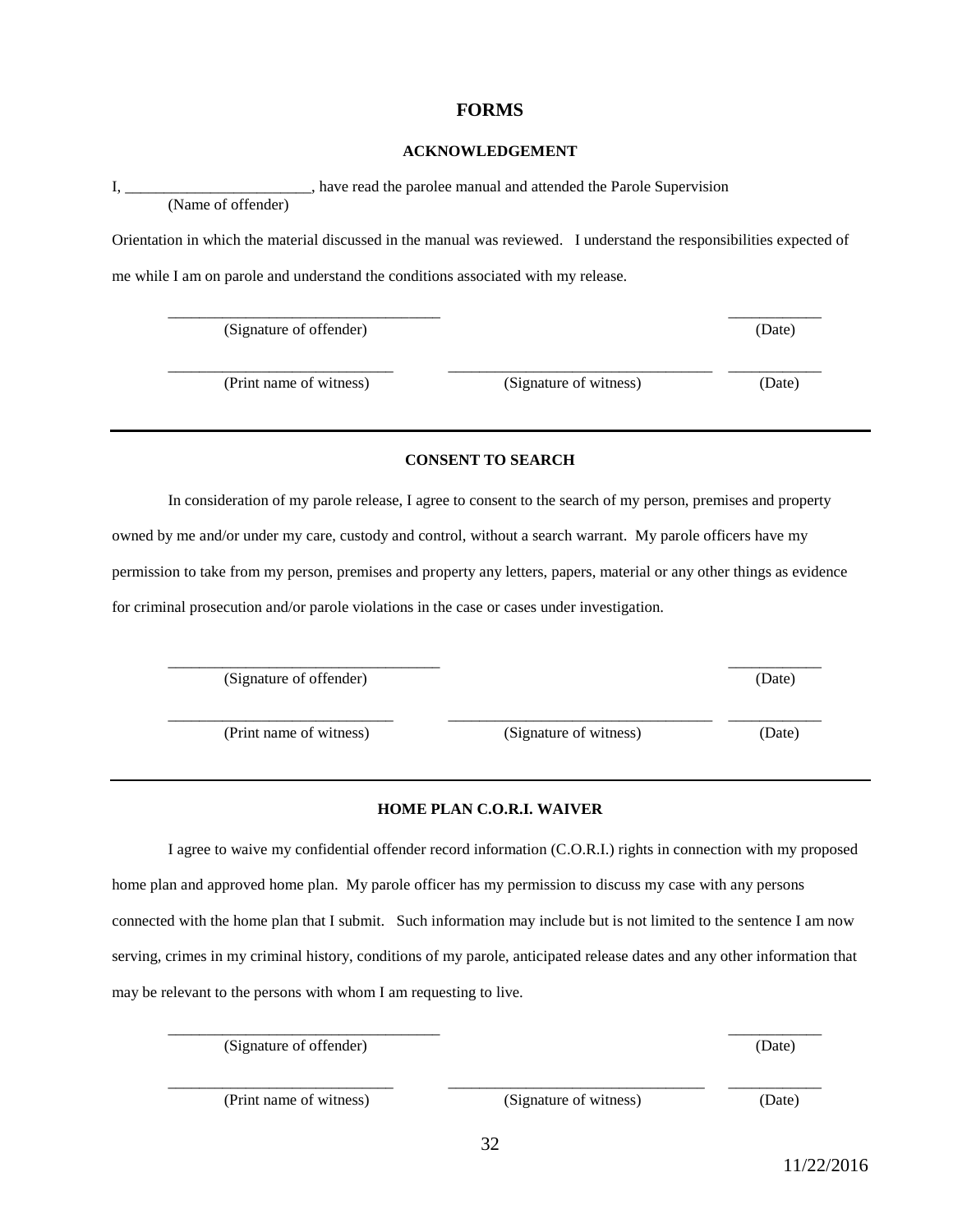### **HOME SPONSOR AGREEMENT**

| л. |                              | <b>AGREE TO ALLOW</b> |                         |
|----|------------------------------|-----------------------|-------------------------|
|    | (PRINT NAME OF HOME SPONSOR) |                       | (PRINT NAME OF PAROLEE) |

TO RESIDE IN MY HOME DURING HIS/HER PAROLE SUPERVISION BY THE MASSACHUSETTS PAROLE BOARD.

- **A. I HAVE BEEN INFORMED OF THE CONDITIONS THAT ARE ASSOCIATED WITH THE PAROLEE'S PAROLE SUPERVISION. I UNDERSTAND THE FOLLOWING:**
- 1. PAROLE OFFICERS WILL SUPERVISE THIS PAROLEE ACCORDING TO THE CONDITIONS IMPOSED BY THE PAROLE BOARD AND THAT THE PAROLE OFFICERS ARE TO ASSIST THIS PAROLEE IN REINTEGRATING INTO THE COMMUNITY AS A RESPONSIBLE CITIZEN.
- 2. ANY INFORMATION THAT I PROVIDE TO PAROLE OFFICERS WILL BE HELPFUL IN THE SUCCESSFUL REINTEGRATION OF THE PAROLEE. HOWEVER, I ALSO UNDERSTAND THAT THE PAROLE OFFICER MUST TAKE SOME TYPE OF ACTION IF THIS INFORMATION INDICATES THAT THE PAROLEE IS (A) VIOLATING CONDITIONS OF HIS/HER PAROLE OR (B) THAT THE PAROLEE IS A DANGER TO HIM/HERSELF OR OTHERS.
- 3. PAROLE OFFICERS ARE SPECIAL STATE POLICE OFFICERS. THEY MAY SERVE WARRANTS; MAY ARREST PAROLEES OR ANYONE INTERFERING WITH THE ARREST OF A PAROLEE; MAY SEARCH MY HOME AND PROPERTY AND SEIZE CONTRABAND; MAY FORCIBLY ENTER MY PREMISES TO ARREST THE PAROLEE IF NECESSARY; MAY VISIT MY RESIDENCE UNANNOUNCED AT REASONABLE HOURS INCLUDING WEEKENDS OR AT ANY HOUR IF THERE IS AN EMERGENCY SITUATION INVOLVING THE PAROLEE; AND MAY MAKE DECISIONS REGARDING PAROLEES THAT ARE NECESSARY TO INSURE COMPLIANCE WITH PAROLE CONDITIONS.
	- a. **SEARCH** A SEARCH IS AN INSPECTION OR EXAMINATION OF PERSONS OR PLACES CLOSED FROM GENERAL PUBLIC VIEW, WITH SOME MEASURE OF INTRUSION, FOR THE PURPOSE OF DETECTING. VISUAL OBSERVATION OF AN OPEN SPACE IS NOT A SEARCH.
	- b. **SEIZURE** A SEIZURE IS THE TAKING INTO POSSESSION OR CUSTODY OF A PERSON OR THING, OR SIGNIFICANTLY LIMITING THE FREEDOM OF MOVEMENT OF A PERSON.
- B. **ANSWERS TO THE FOLLOWING WILL BE USED IN MAKING A DETERMINATION WHETHER THIS HOME PLAN WILL BE APPROVED FOR THE ABOVE NAMED PAROLEE.**

|    | <b>INDICATE "YES" OR "NO" TO THE FOLLOWING:</b>                                                                                                                                                                                                                                                                                                            | PLEASE<br><b>CHECK</b><br>ONE. |
|----|------------------------------------------------------------------------------------------------------------------------------------------------------------------------------------------------------------------------------------------------------------------------------------------------------------------------------------------------------------|--------------------------------|
|    | IS THERE DEPARTMENT OF SOCIAL SERVICE INVOLVEMENT IN THIS HOUSEHOLD.                                                                                                                                                                                                                                                                                       | N                              |
| 2. | IF THERE IS, THE PAROLEE IS NOT THE SUBJECT OF ANY ORDER REGARDING CHILDREN IN<br>PLEASE<br><b>THE</b><br>HOME.<br>DESCRIBE<br>ANY<br><b>INVOLVEMENT</b>                                                                                                                                                                                                   | N                              |
| 3. | IF THIS RESIDENCE IS PUBLIC HOUSING OR SECTION 8 HOUSING, I HAVE ARRANGED TO<br>INCLUDE THE PAROLEE ON THE LEASE AS REQUIRED BY THE PUBLIC HOUSING<br>AUTHORITY. I SHALL PROVIDE VERIFIICATION TO THE PAROLE OFFICER THAT THE<br>PAROLEE HAS BEEN MADE A "MEMBER OF THE HOUSEHOLD" AND HAS BEEN ADDED TO<br>THE LEASE AS SOON AS THIS PROCESS IS COMPLETE. |                                |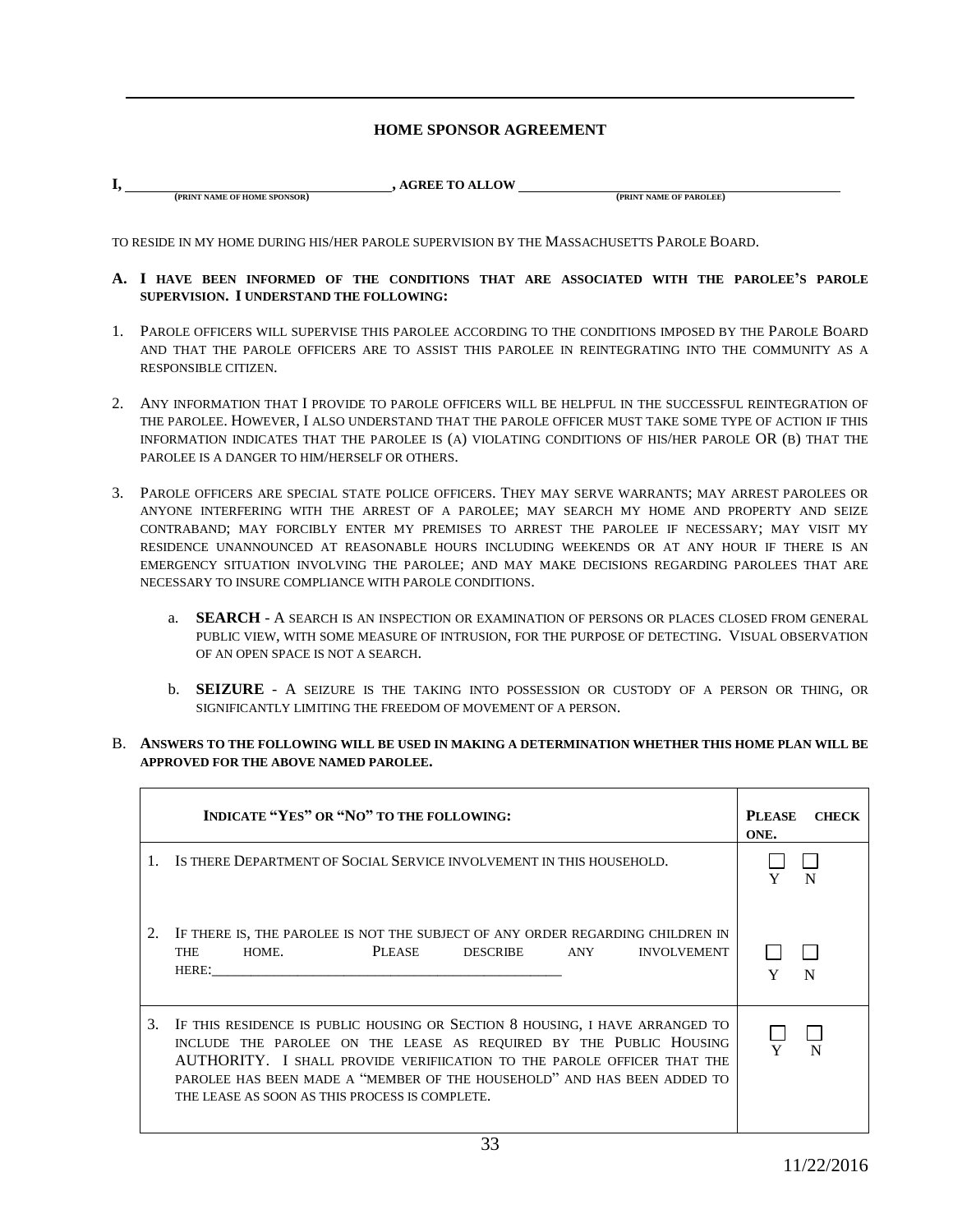|                                  | I AM AWARE OF THE OFFENSES FOR WHICH THE PAROLEE IS SERVING HIS/HER SENTENCE.                                                                               |        |
|----------------------------------|-------------------------------------------------------------------------------------------------------------------------------------------------------------|--------|
|                                  |                                                                                                                                                             | Y<br>N |
| 5.                               | TO THE BEST OF MY KNOWLEDGE, NO PERSON WHO CURRENTLY RESIDES WITH ME IS A<br>CONVICTED FELON AND/OR ON PROBATION OR PAROLE.                                 |        |
|                                  |                                                                                                                                                             | Y<br>N |
| б.                               | NO FIREARMS ARE KEPT OR MAINTAINED ON THE PREMISES OR IN ANY OTHER AREA<br>UNDER MY CONTROL THAT THE PAROLEE MAY HAVE ACCESS TO.                            |        |
|                                  |                                                                                                                                                             | Y<br>N |
| $7_{\scriptscriptstyle{\ddots}}$ | I SHALL COOPERATE WITH THE PAROLE OFFICER'S SUPERVISION EFFORTS AND REPORT ANY<br><b>IRREGULARITIES THAT MAY COME TO MY ATTENTION.</b>                      | N      |
| 8.                               | I UNDERSTAND THAT I CAN DECIDE AT ANYTIME NOT TO BE THE HOME SPONSOR FOR THE<br>PAROLEE, AND I WILL IMMEDIATELY INFORM THE PAROLE OFFICER OF THAT DECISION. |        |
| 9.                               | I WILL ALLOW MY PHONE LINE TO BE USED FOR ELECTRONIC MONITORING PURPOSES.                                                                                   |        |

IF THERE IS A CHANGE IN ANY OF THE ABOVE CIRCUMSTANCES, I WILL NOTIFY THE SUPERVISING PAROLE OFFICER IMMEDIATELY.

| SIGNATURE OF HOME SPONSOR | <b>DATE</b> |
|---------------------------|-------------|
|                           |             |
|                           |             |
|                           |             |

SIGNATURE OF THE PAROLE OFFICER DATE

Г

 $\rightarrow$ 

 $\overline{\phantom{0}}$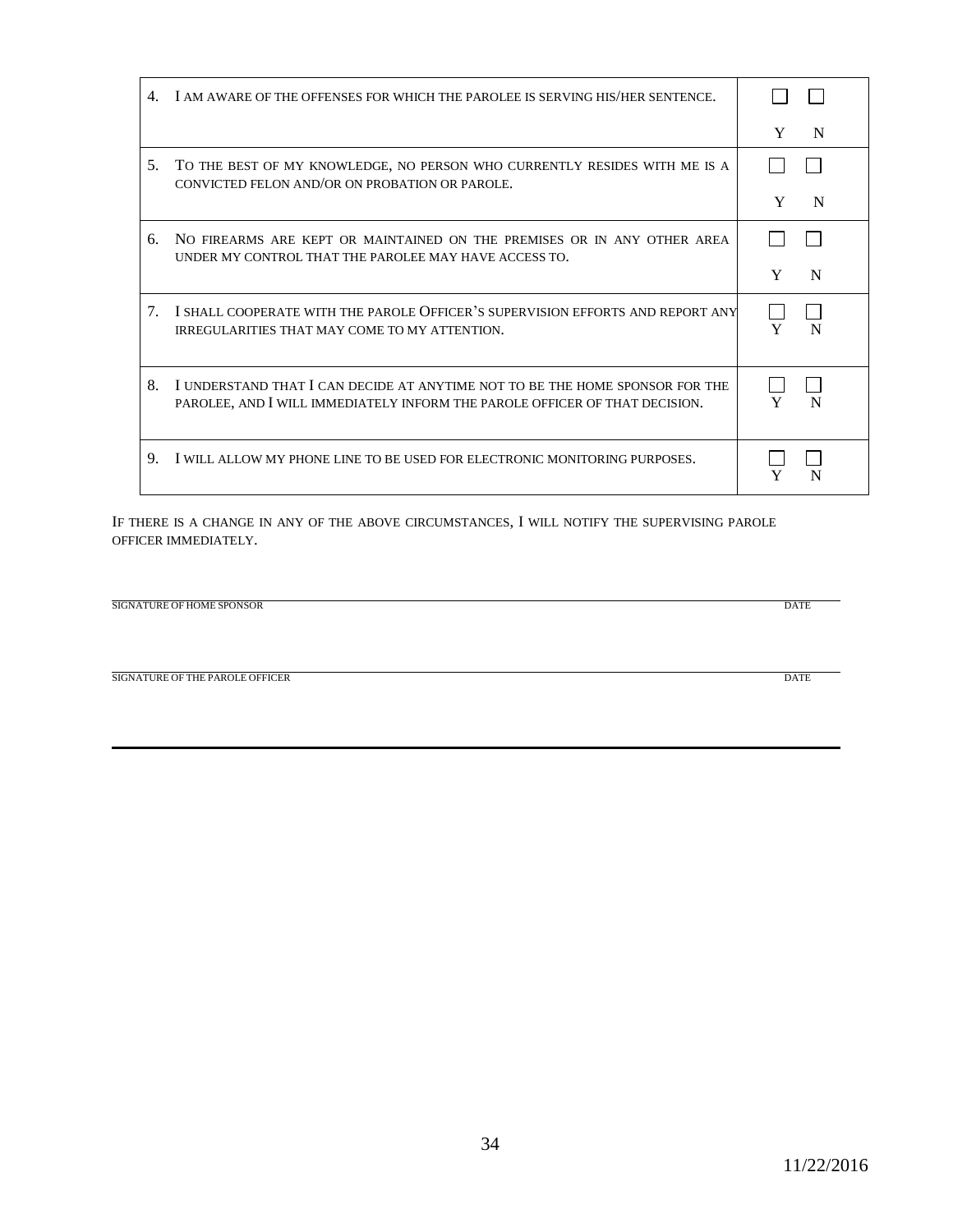# **AGREEMENT TO EXTRADITION** (To be signed only when paroling to a warrant of another state)

I understand that by signing my Massachusetts Parole Permit I am agreeing to be extradited to the requesting state of \_\_\_\_\_\_\_\_\_\_\_\_\_\_\_\_\_\_\_\_\_\_\_\_, which seeks my return by way of a warrant lodged at the correctional institution in which I am incarcerated.

I further understand that I may refuse parole and can challenge my extradition when I am discharged from my Massachusetts sentence of imprisonment.

Signed

Witness\_\_\_\_\_\_\_\_\_\_\_\_\_\_\_\_\_\_\_\_\_\_\_\_\_\_\_\_\_\_\_

Date:

#### **EXTRADITION WAIVER**

Inmate's rights under Article IV of the Agreement on Detainer: 1. I have the right to be taken before a court to be arraigned. 2. I have the right to the appointment of counsel by the court. 3. I have the right to file a petition for writ of habeas corpus in which I may allege: a. that I am not the same person whose custody has been demanded by the prosecutor. b. that there is no outstanding indictment, information or complaint pending against me in the other state; c. that the demand for my custody is not in the proper form.

 By accepting parole supervision, I agree to waive these rights if I abscond to another state without the permission of the Massachusetts Parole Board. I agree to waive extradition to Massachusetts from any state of the United States. This means that if I am found in another state while under Massachusetts parole supervision, I agree to be returned to Massachusetts and will not contest any effort by any state to return me to Massachusetts.

I am aware that if I do challenge my return to Massachusetts to complete serving my sentence, the time challenging this return will not be credited against my Massachusetts sentence.

(Signature of offender) (Date) (Date)

\_\_\_\_\_\_\_\_\_\_\_\_\_\_\_\_\_\_\_\_\_\_\_\_\_\_\_\_\_ \_\_\_\_\_\_\_\_\_\_\_\_\_\_\_\_\_\_\_\_\_\_\_\_\_\_\_\_\_\_\_\_\_ \_\_\_\_\_\_\_\_\_\_\_\_ (Print name of witness) (Signature of witness) (Date)

\_\_\_\_\_\_\_\_\_\_\_\_\_\_\_\_\_\_\_\_\_\_\_\_\_\_\_\_\_\_\_\_\_\_\_ \_\_\_\_\_\_\_\_\_\_\_\_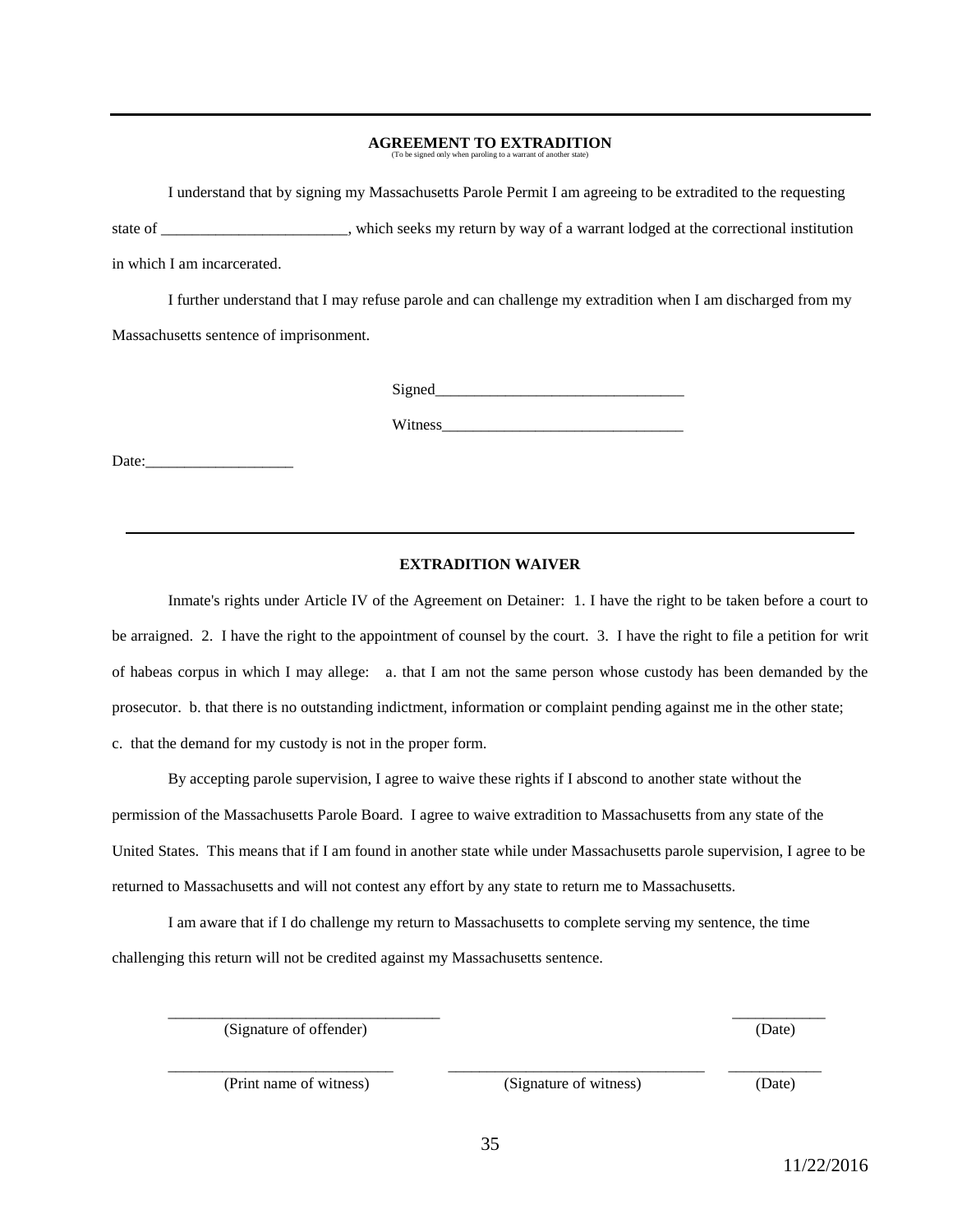### **COMMONWEALTH OF MASSACHUSETTS PAROLE BOARD**

|                                                                                                                                                                                                                                   | <b>TRAVEL PERMIT</b>                                                                      |              |                          | Date                               |                        |                                   |
|-----------------------------------------------------------------------------------------------------------------------------------------------------------------------------------------------------------------------------------|-------------------------------------------------------------------------------------------|--------------|--------------------------|------------------------------------|------------------------|-----------------------------------|
|                                                                                                                                                                                                                                   |                                                                                           |              |                          |                                    |                        |                                   |
| Name (First, Middle, Last, Suffix)                                                                                                                                                                                                |                                                                                           |              | <b>Commitment Number</b> |                                    | <b>State ID Number</b> |                                   |
|                                                                                                                                                                                                                                   |                                                                                           |              | Race                     | D.O.B.                             | <b>SSN</b>             |                                   |
|                                                                                                                                                                                                                                   |                                                                                           |              |                          |                                    |                        |                                   |
|                                                                                                                                                                                                                                   | * If visiting more than one destination, use back of form.                                |              |                          |                                    |                        |                                   |
| <b>DESTINATIONS</b>                                                                                                                                                                                                               |                                                                                           |              |                          |                                    |                        |                                   |
| <b>VISITING</b>                                                                                                                                                                                                                   | Name (First, Middle, Last)                                                                |              |                          | Address (Street, Apt, Floor)       |                        |                                   |
|                                                                                                                                                                                                                                   |                                                                                           |              |                          |                                    |                        |                                   |
|                                                                                                                                                                                                                                   | <b>City</b>                                                                               | <b>State</b> |                          | <b>Relationship:</b>               |                        | <b>Telephone Number:</b>          |
|                                                                                                                                                                                                                                   |                                                                                           |              |                          |                                    |                        |                                   |
| <b>REASON FOR TRIP</b>                                                                                                                                                                                                            | <b>Specify</b>                                                                            |              |                          | For relocation?                    |                        | (Please check one box)            |
|                                                                                                                                                                                                                                   |                                                                                           |              |                          | $\overline{\mathbf{Y}}$ es         |                        | $\overline{\mathbf{N}}\mathbf{o}$ |
|                                                                                                                                                                                                                                   |                                                                                           |              |                          |                                    |                        |                                   |
|                                                                                                                                                                                                                                   | <b>STARTING DATE</b>                                                                      |              |                          | <b>RETURN DATE</b> (not to exceed) |                        |                                   |
| <b>DATES OF TRAVEL</b>                                                                                                                                                                                                            |                                                                                           |              |                          |                                    |                        |                                   |
|                                                                                                                                                                                                                                   |                                                                                           |              |                          |                                    |                        |                                   |
| <b>METHOD OF TRAVEL</b>                                                                                                                                                                                                           | Specify (If by vehicle, list make, model, license number, and owner.)                     |              |                          |                                    |                        |                                   |
|                                                                                                                                                                                                                                   |                                                                                           |              |                          |                                    |                        |                                   |
| <b>COMPANIONS</b>                                                                                                                                                                                                                 | List names and relationship (use back of form if necessary)                               |              |                          |                                    |                        |                                   |
|                                                                                                                                                                                                                                   |                                                                                           |              |                          |                                    |                        |                                   |
| <b>REPORTING</b>                                                                                                                                                                                                                  | Name and address of officer or out-of-state parole office (Must complete for relocation.) |              |                          |                                    |                        |                                   |
| <b>INSTRUCTIONS</b>                                                                                                                                                                                                               |                                                                                           |              |                          |                                    |                        |                                   |
|                                                                                                                                                                                                                                   |                                                                                           |              |                          |                                    |                        |                                   |
| <b>SPECIAL INSTRUCTIONS</b>                                                                                                                                                                                                       |                                                                                           |              |                          |                                    |                        |                                   |
|                                                                                                                                                                                                                                   |                                                                                           |              |                          |                                    |                        |                                   |
| In consideration of being granted permission to visit the above state while under parole supervision, I hereby agree that:<br>I shall limit my visit to the indicated dates.<br>1.                                                |                                                                                           |              |                          |                                    |                        |                                   |
| I shall continue to abide by the prescribed rules and regulations of my parole, including any special reporting instructions while                                                                                                |                                                                                           |              |                          |                                    |                        |                                   |
| out of state.                                                                                                                                                                                                                     |                                                                                           |              |                          |                                    |                        |                                   |
| 3. I do hereby waive extradition to Massachusetts from any state of the United States, and also agree that I shall not contest any<br>effort by any state to return me to Massachusetts.                                          |                                                                                           |              |                          |                                    |                        |                                   |
| I agree to reimburse the Parole Board for any expenses incurred in returning me to Massachusetts in the event I violate the terms<br>4.<br>of parole.                                                                             |                                                                                           |              |                          |                                    |                        |                                   |
| I shall contact my Massachusetts Parole Officer within 48 hours of my return. In the event of an emergency that prevents my<br>5.<br>return on the date indicated, I shall immediately telephone my Massachusetts Parole Officer. |                                                                                           |              |                          |                                    |                        |                                   |
|                                                                                                                                                                                                                                   |                                                                                           |              |                          |                                    |                        |                                   |
| <b>Supervising Officer</b>                                                                                                                                                                                                        | <b>Name</b><br><b>Address</b>                                                             |              |                          |                                    | Telephone No.          | <b>Reg/Dist</b>                   |
| <b>Issuing Officer's Signature</b>                                                                                                                                                                                                |                                                                                           |              |                          |                                    |                        | <b>Date</b>                       |
|                                                                                                                                                                                                                                   |                                                                                           |              |                          |                                    |                        |                                   |
| <b>Name of Superior Officer Approving Permit</b>                                                                                                                                                                                  |                                                                                           |              |                          |                                    |                        | <b>Date</b>                       |
|                                                                                                                                                                                                                                   |                                                                                           |              |                          |                                    |                        |                                   |
| <b>Parolee's Signature</b>                                                                                                                                                                                                        |                                                                                           |              |                          |                                    |                        | <b>Date</b>                       |
|                                                                                                                                                                                                                                   |                                                                                           |              |                          |                                    |                        |                                   |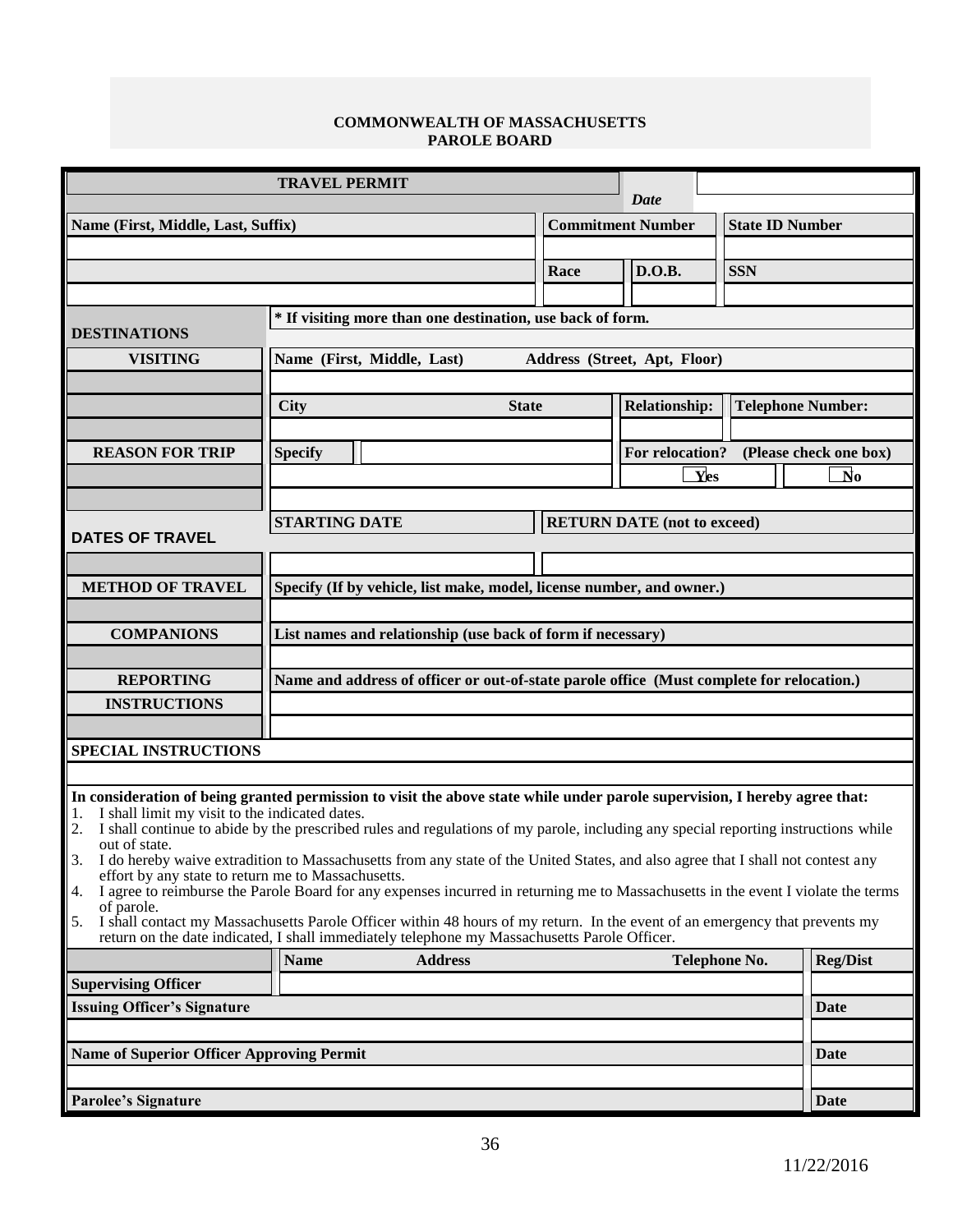#### **CONSENT FOR THE RELEASE OF CONFIDENTIAL INFORMATION MASSACHUSETTS PAROLE BOARD REFERRAL**

|    |                                     | authorize (initial whichever parties apply): |       |
|----|-------------------------------------|----------------------------------------------|-------|
|    | (Name of Parolee)                   |                                              |       |
|    | Parole Board                        |                                              |       |
|    | Parole Supervisor<br>Parole Officer |                                              |       |
| I. |                                     |                                              |       |
|    | Program                             |                                              |       |
|    | Therapist                           |                                              | Other |
|    |                                     |                                              |       |
|    | Other                               |                                              | Other |

to communicate with and disclose to one another the following information (nature and amount of the information as limited as possible):

> My diagnosis, urinalysis results, information about my attendance or lack of attendance at treatment sessions, my cooperation with the treatment program, prognosis, and

My parole officer, or other agent of the Massachusetts Parole Board, has my permission to discuss my case with any person(s) connected with any program involved with my supervision. Such information may include but is not limited to the sentence I am now serving, crimes in my criminal history, conditions of my parole, anticipated release dates and any other information that may be relevant to the participation in the above referenced program.

The purpose of the disclosure is to inform the person(s) listed above of my attendance and progress in treatment.

I understand that my alcohol and/or drug treatment records are protected under the federal regulations governing Confidentiality of Alcohol and Drug Abuse Patient Records, 42 C.F.R. Part 2, and the Health Insurance Portability and Accountability Act of 1996 ("HIPAA), 45 C.F.R. Pts. 160 & 164. I also understand that I may revoke this consent at any time except to the extent that action has been taken in reliance on it, and that in any event this consent expires automatically as follows:

[Specify the date, event or condition upon which this consent expires. This could be one of the following:]



П

 $\Box$ 

There has been a formal and effective termination or revocation of my release from parole, or other proceeding under which I was mandated into treatment; or

(Specify other time when consent can be revoked and/or expires)

I understand that I might be denied services if I refuse to consent to a disclosure for purposes of treatment, payment or health care operations, if permitted by state law. I will not be denied services if I refuse to consent to a disclosure for other purposes.

I have been provided a copy of this form.

Dated: \_\_\_\_\_\_\_\_\_\_\_\_\_\_\_ \_\_ \_\_\_\_\_\_\_\_\_\_\_\_\_\_\_\_\_\_\_\_\_\_\_\_\_\_\_\_\_\_\_\_\_\_\_\_\_\_\_\_\_

Signature of Parolee

 $\overline{\phantom{a}}$  , and the contract of the contract of the contract of the contract of the contract of the contract of the contract of the contract of the contract of the contract of the contract of the contract of the contrac Signature of person signing form if not the parolee

Describe authority to sign in behalf of the parolee: \_\_\_\_\_\_\_\_\_\_\_\_\_\_\_\_\_\_\_\_\_\_\_\_\_\_\_\_